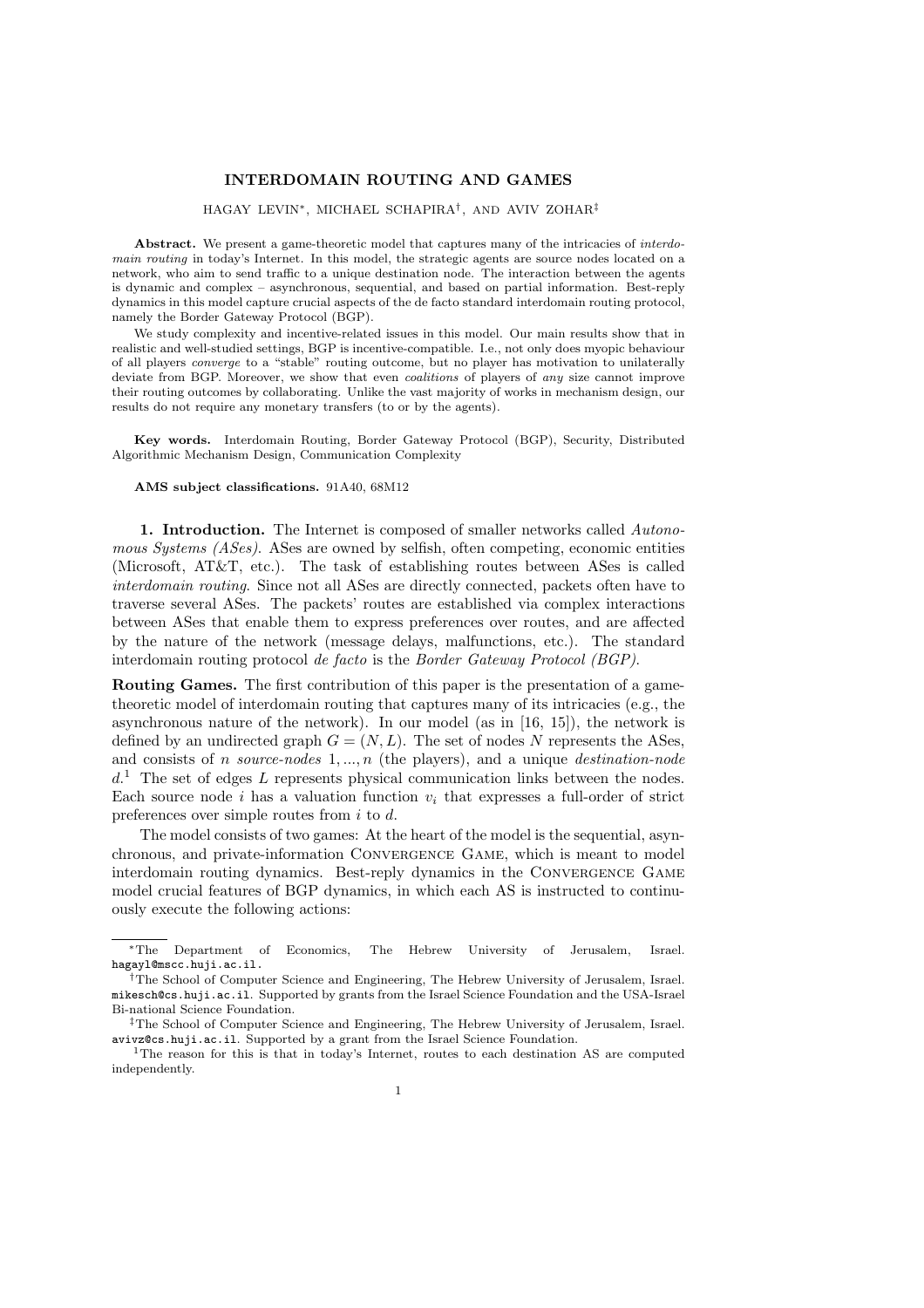- Receive update messages from neighbouring nodes announcing their routes to the destination.
- Choose a single neighbouring node whose route you prefer most (given  $v_i$ ) to send traffic to.
- Announce your new route to all neighbouring nodes.

We also define a ONE-ROUND GAME, which will function as an analytic tool. The One-Round Game can be regarded as the full-information non-sequential game underlying the Convergence Game. Pure Nash equilibria in the One-Round GAME correspond to "stable solutions" in networking literature [16, 15], and are the "sinks" to which best-reply dynamics (BGP) can converge.

We study several complexity and strategic problems in this model. Most importantly, we address the issue of incentive-compatibility of best-reply dynamics in the Convergence Game. We provide realistic settings in which the execution of bestreply dynamics (BGP) is in the best-interest of the players (ASes). We also address the following questions: How hard it is to establish whether a pure Nash exists in the One-Round Game (the nonexistence of a pure Nash implies that best-reply dynamics will go on indefinitely)? How hard is it to get good approximations to the optimal social welfare?

Existence of Pure Nash Equilibria. Griffin and Wilfong have shown that determining whether a pure Nash equilibrium in the One-Round Game (stable solution) exists is NP-hard [16]. We prove that this result extends to the communication model.

## **Theorem:** Determining whether a pure Nash equilibrium in the ONE-ROUND GAME exists requires exponential communication (in  $n$ ) between the source-nodes.

BGP Convergence and Incentives. Networking researchers, and others, invested a lot of effort into identifying sufficient conditions for the existence of a stable solution to which BGP *always* converges (see, e.g.,  $[15, 30, 12, 11, 14, 5, 29, 4]$ ). The most general condition known to guarantee this is "No Dispute Wheel", proposed by Griffin, Shepherd, and Wilfong [15]. No Dispute Wheel guarantees a unique pure Nash in the One-Round Game, and convergence of best-reply dynamics to it in the Convergence Game. No Dispute Wheel allows nodes to have significantly more expressive and realistic preferences than always preferring shorter routes to longer ones. In particular, a special case of No Dispute Wheel is the celebrated Gao-Rexford setting [12, 11] that is said to depict the commercial structure that underlies the Internet [21] (see Section 2 for an explanation about No Dispute Wheel and interesting special cases).

Feigenbaum, Papadimitriou, Sami, and Shenker [7] initiated an economic, or mechanism design, approach to interdomain routing. While BGP was designed to guarantee connectivity between trusted and obedient parties, in the age of commercial Internet these are no longer valid assumptions (ASes are owned by different economic entities with very different, and often conflicting, commercial interests). Identifying realistic settings in which BGP is incentive-compatible has become the paradigmatic problem in Distributed Algorithmic Mechanism Design (see [10] and references therein), and is the subject of many works [28, 6, 9, 8, 3, 10, 24, 17].

Recently, a step in this direction was taken in [8, 10]. It was shown that if No Dispute Wheel and an additional condition named Policy Consistency hold then BGP is incentive-compatible in ex-post Nash (see [28] for a formal definition of the ex-post Nash solution concept and an explanation about its suitability for distributed computation environments). Informally, policy consistency means that no two neighbouring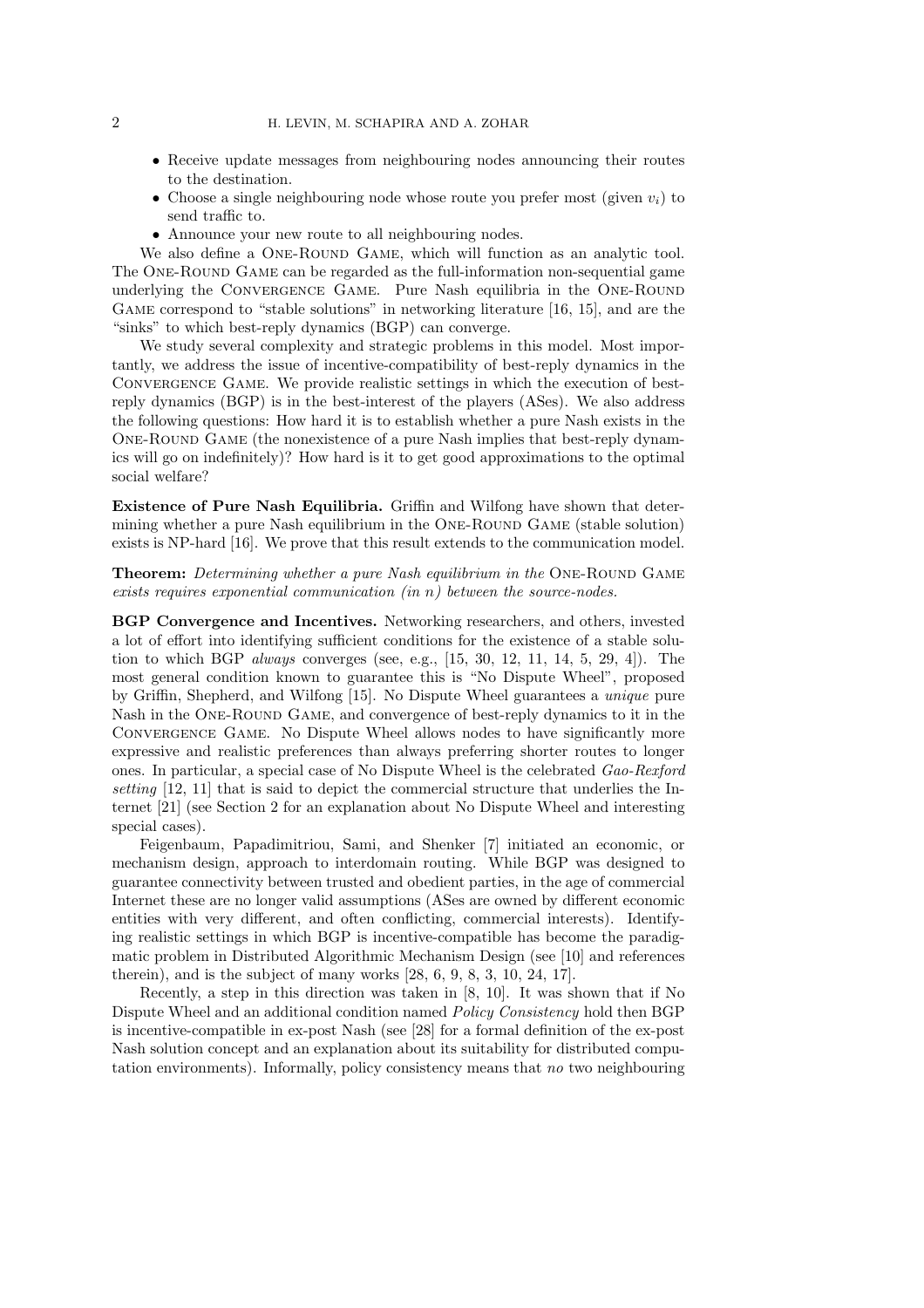nodes disagree over which of any two routes is preferable. This is obviously a very severe restriction that does not necessarily hold in practice. We take a significant step forward by removing it (in particular, we allow the Gao-Rexford commercial setting in which Policy Consistency does not necessarily hold).

Unfortunately, we prove that best-reply dynamics are *not* incentive-compatible if Policy Consistency does not hold. This is true even if No Dispute Wheel holds, and can be shown to hold even in the Gao-Rexford setting.

### Theorem: Best-reply dynamics are not incentive-compatible in ex-post Nash even if the No Dispute Wheel condition holds.

However, there is still hope for BGP. We define a property called "Route Verification". Route Verification means that a node can verify whether a route announced by a neighbouring node is indeed available to that neighbouring node (and if not simply ignore that route announcement). Unlike Policy Consistency, Route Verification does not restrict the preferences of ASes, but is achieved by modifying BGP (e.g., this can be achieved via cryptographic signatures). Achieving Route Verification in the Internet is an important agenda in security research<sup>2</sup>. Security researchers seek ways to implement Route Verification that are not only theoretically sound, but also reasonable to deploy in the Internet (see [1]).

We note that even if announcements of non-available routes are prevented by Route Verification, nodes still have many other forms of manipulation available to them: Pretending to have different preferences ("lying"), conveying inconsistent information (e.g., displaying inconsistent preferences over routes), denying routes from neighbours by not reporting a route, and more. Hence, it still needs to be shown that Route Verification guarantees immunity of best-reply dynamics (BGP) to all forms of manipulation.

Our main result is the following:

# **Theorem:** Best-reply dynamics are incentive-compatible in (subgame perfect<sup>3</sup>) expost Nash if No Dispute Wheel and Route Verification hold.

We stress that this result is achieved *without any monetary transfers* between nodes (as in [10], and unlike most prior works on interdomain routing, and in mechanism design in general).

Our result highlights an interesting connection between the two current research agendas that address the problem of disobedience and lack of trust in interdomain routing – security research and Distributed Algorithmic Mechanism Design. One of the implications of this result is that one can achieve incentive-compatibility in realistic settings (e.g., networks for which the Gao-Rexford constraints and Route Verification hold). This should further motivate security research, as it provides a strong strategic justification for modifications of BGP that guarantee Route Verification via cryptographic and other means (e.g., Secure BGP [1, 27]).

In [10] the notion of *collusion-proofness in ex-post Nash* is defined. Informally, collusion-proofness in ex-post Nash means that a group of agents cannot collaborate to strictly improve the outcome of any player in the group without strictly harming another player in the group. This means that some of the members of the group have

<sup>2</sup>"The US government cites BGP security as part of the national strategy for securing the Internet [Department of Homeland Security 2003]" [1]

 $3A$  strategy profile is a subgame perfect equilibrium if it represents an equilibrium of every subgame of the original game.) ex-post Nash if No Dispute Wheel and Route Verification hold.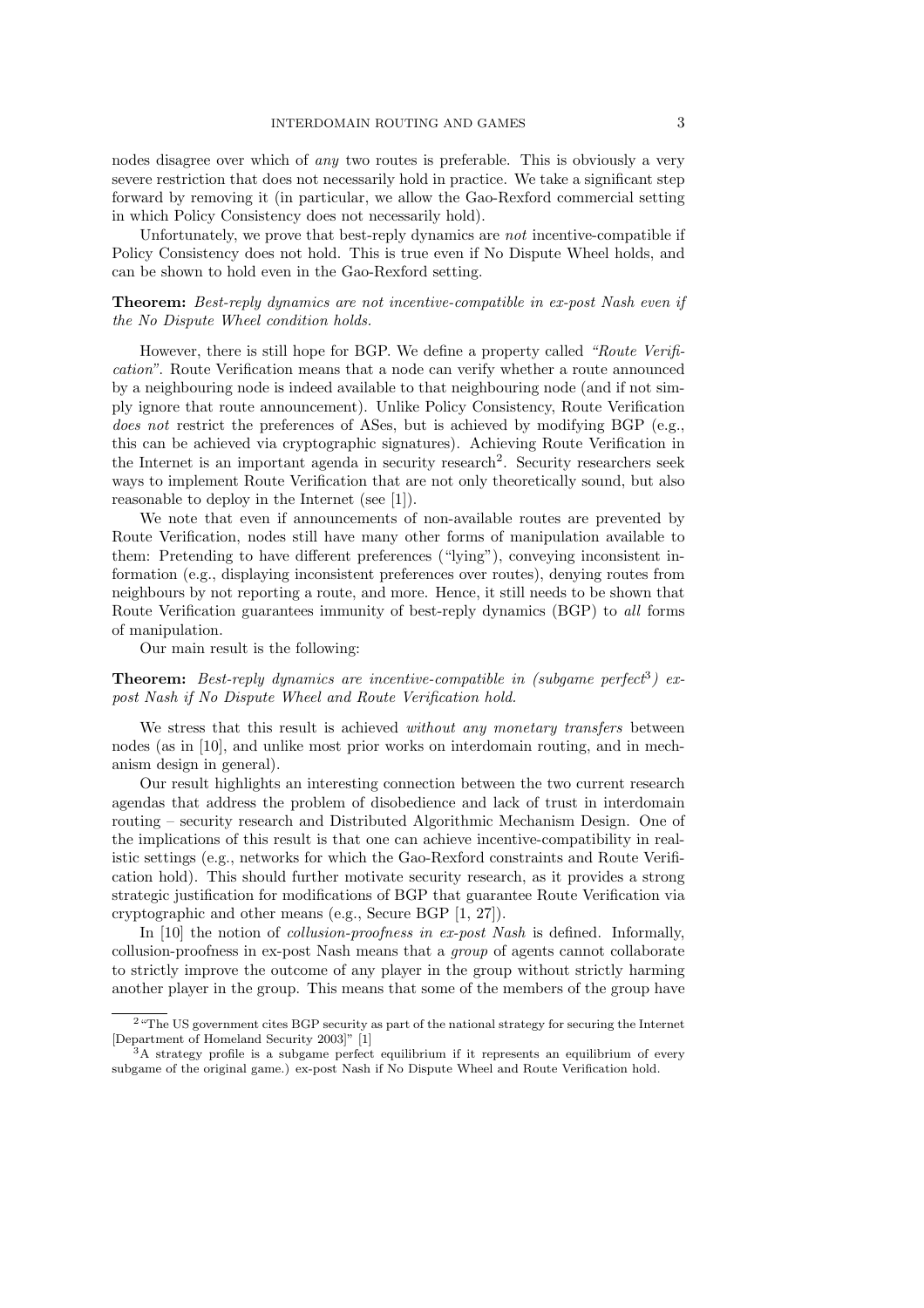no interest to deviate from the strategy profile (at least one member will be harmed by doing so). The previous theorem can actually be strengthened to the following one:

Theorem: Best-reply dynamics are collusion-proof in (subgame perfect) ex-post Nash if No Dispute Wheel and Route Verification hold.

In particular, this holds even for the coalition that contains all nodes in the network. This implies that, if No Dispute Wheel holds, BGP is actually sociallyreasonable in the following sense (see [3]):

Corollary: If No Dispute Wheel holds, the unique Nash equilibrium in the ONE-Round Game (to which best-reply dynamics always converge) is Pareto optimal.

Maximizing Social Welfare. Finally, we turn our attention to the objective of maximizing the social-welfare, that has also been studied in the context of interdomain routing (see [9]). Maximizing the social welfare means finding a routing tree rooted in d,  $T = R_1, ..., R_n$ , in which node i is assigned route  $R_i$ , such that  $\Sigma_i v_i(R_i)$  is maximized. In [8] it is shown that if No Dispute Wheel and Policy Consistency hold then BGP converges to a stable solution that also maximizes the social welfare. In contrast, we show that the removal of Policy Consistency can be disastrous in terms of welfare maximization. We do so by presenting two complementary bounds, one in the computational complexity model, and one in the communication complexity model.

**Theorem:** Obtaining an approximation of  $O(n^{\frac{1}{2}-\epsilon})$  to the optimal social welfare is impossible unless  $P = NP$ . Obtaining an approximation of  $O(n^{1-\epsilon})$  to the social welfare is impossible unless  $P = ZPP$ . This holds for any  $\epsilon > 0$  and even if No Dispute Wheel holds.

**Theorem:** Obtaining an approximation of  $O(n^{1-\epsilon})$  to the optimal social welfare requires exponential communication (in n). This holds for any  $\epsilon > 0$  and even if No Dispute Wheel holds.

In fact, the above two inapproximability results hold even in the Gao-Rexford setting (that is a special case of No Dispute Wheel). These results should be compared with the previously known lower bound of  $\Omega(n^{\frac{1}{2}-\epsilon})$  [9] (dependent on  $P \neq ZPP$ ) for the case of general  $(i.e.,$  unrestricted) ASes' valuation functions. Our lower bounds show that even restrictive conditions (Gao-Rexford) that ensure existence of pure Nash in the One-Round Game, and convergence of best-reply dynamics in the Convergence Game, might be very far from guaranteeing good social welfare. A trivial matching upper bound of  $n$  exists even for general valuation functions (simply assign the node with the highest value for some route its most desired route).

1.1. Organization of the Paper. In Section 2 we present the model and the communication result about pure Nash equilibria. In Section 3 we present the results regarding incentives and best-reply dynamics in the Convergence Game. In Section 4 we present inapproximability results regarding social-welfare maximization. In Section 5 we discuss open questions and directions for future research.

2. Routing Games. Here we define the game-theoretic model, and begin exploring the two games it contains.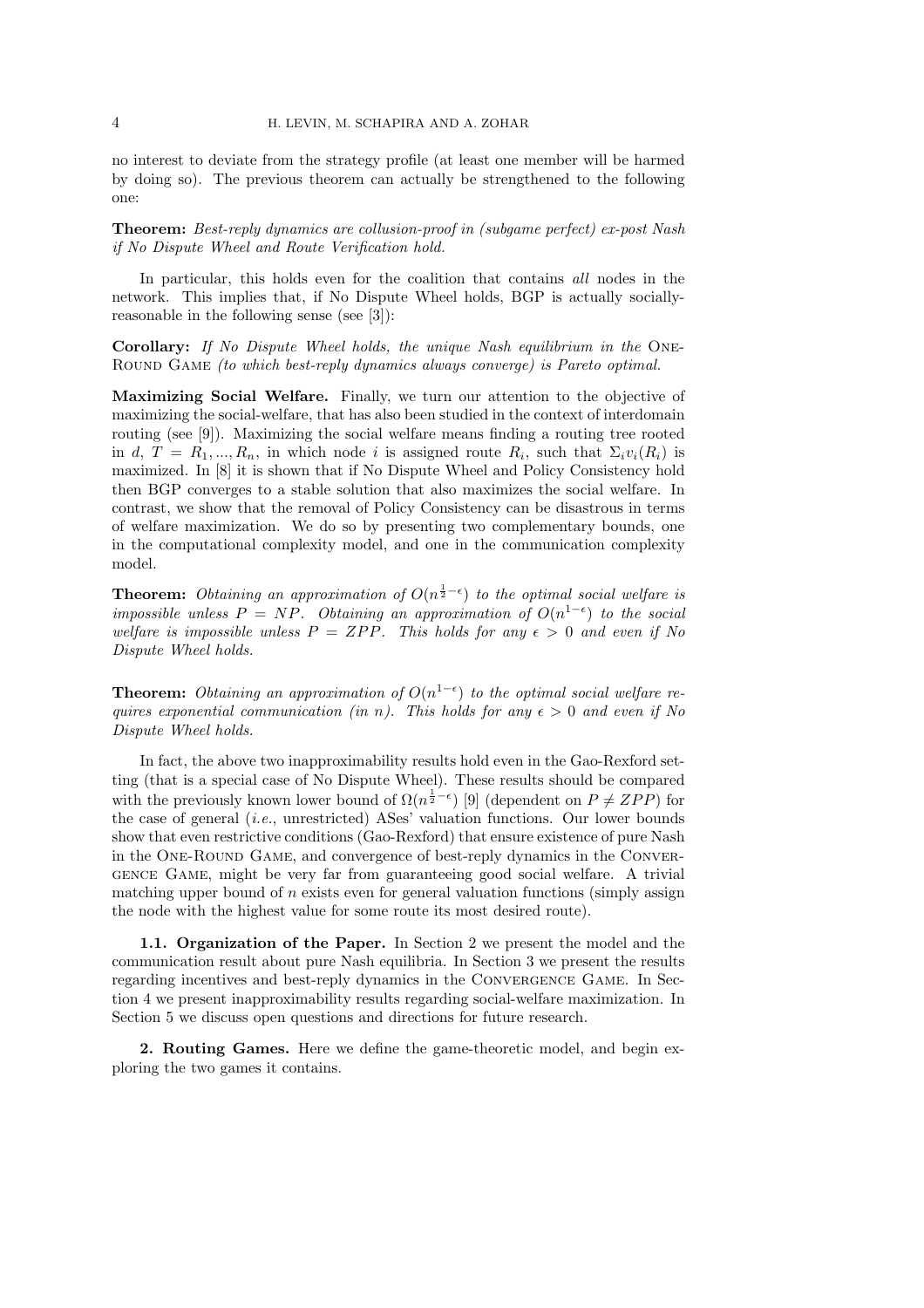2.1. Two Routing Games. In our model, the network is defined by an undirected graph  $G = (N, L)$ . N consists of n source-nodes 1, ..., n (the players), and a unique *destination-node d*. Each source node  $i$  has a routing policy that consists of two components:

- 1. a valuation function  $v_i$ , that assigns a non-negative value to every possible simple route from  $i$  to  $d$  (i.e., to every simple route in the complete graph over the nodes of G), including the "empty route"  $\emptyset$ <sup>4</sup>. We make the standard assumption [15] that players have strict preferences: For any node  $i$ , and every two routes  $P, Q$  from i to d that do not have the same first link, it holds that  $v_i(P) \neq v_i(Q)$ .
- 2. an export policy that dictates which routes  $i$  is willing to make available to each neighbouring node  $j$ . Observe that nodes' export policies can be embedded in nodes' valuation functions (if  $i$  is not willing to export route  $R$ to  $j$  this can be modeled by making  $R$  less preferable than the empty route  $\emptyset$  to j).

The model consists of two routing games:

2.1.1. A benchmark - the One-Round Game:. The ONE-ROUND GAME is a full-information game in which a strategy of a node  $i$  is a choice of an outgoing edge  $(i)$ 's choice of an AS to forward traffic to). The *payoff* of node i for a strategy profile is  $v_i(R)$  if the strategies induce a route R from i to d, and 0 otherwise.

2.1.2. The Convergence Game:. The Convergence Game is a multi-round game with an infinite number of rounds. In each round one or more players (nodes) are chosen to participate by a Scheduler. The Scheduler models the asynchronous nature of the Internet, and decides which players participate in each round of the game. The schedule chosen must allow every player to play in an infinite number of rounds (the Scheduler cannot deny a node from playing indefinitely). In each round of the game, a player  $i$  chosen to play can perform the following actions:

- Read update messages that have arrived from neighbouring nodes. Each update message announces a simple route from the sending neighbouring node to the destination.
- Choose a *single* outgoing edge  $(i, j) \in L$  (representing a choice of a neighbouring node to forward traffic to), or  $\emptyset$  (not to forward traffic at all).
- Announce simple routes (from  $i$  to  $j$ ) to  $i$ 's neighbouring nodes.

The Scheduler decides in which round sent route announcements reach their destinations. It can arbitrarily delay update messages, but cannot indefinitely prevent update messages of a node from reaching its neighbour (see [15] for a formal model).

A strategy of a player in the Convergence Game specifies his actions in every round in which that player is chosen to participate. Best-reply dynamics is the strategy-profile in which every player continuously performs the following actions: Receive the most recent route announcements from all neighbours. Choose the neighbour with the *most* preferred simple route to d (according to your  $v_i$ ). Announce this route to *all* neighbours.

If from some round onwards is assigned route is constant then i's payoff is its value for that route. Otherwise,  $i$ 's payoff is 0. More formally, the payoff of player  $i$ is  $v_i(R)$  if R is a simple route from i to d and from some round onwards, for every link  $(r, s)$  on R, r always chooses s. Otherwise, i's payoff is 0. (All of our results hold

<sup>&</sup>lt;sup>4</sup>The reason for this is that nodes are not assumed to be familiar with the topology of the network and we wish to capture nodes' ability to express preferences over all routes announced by other nodes.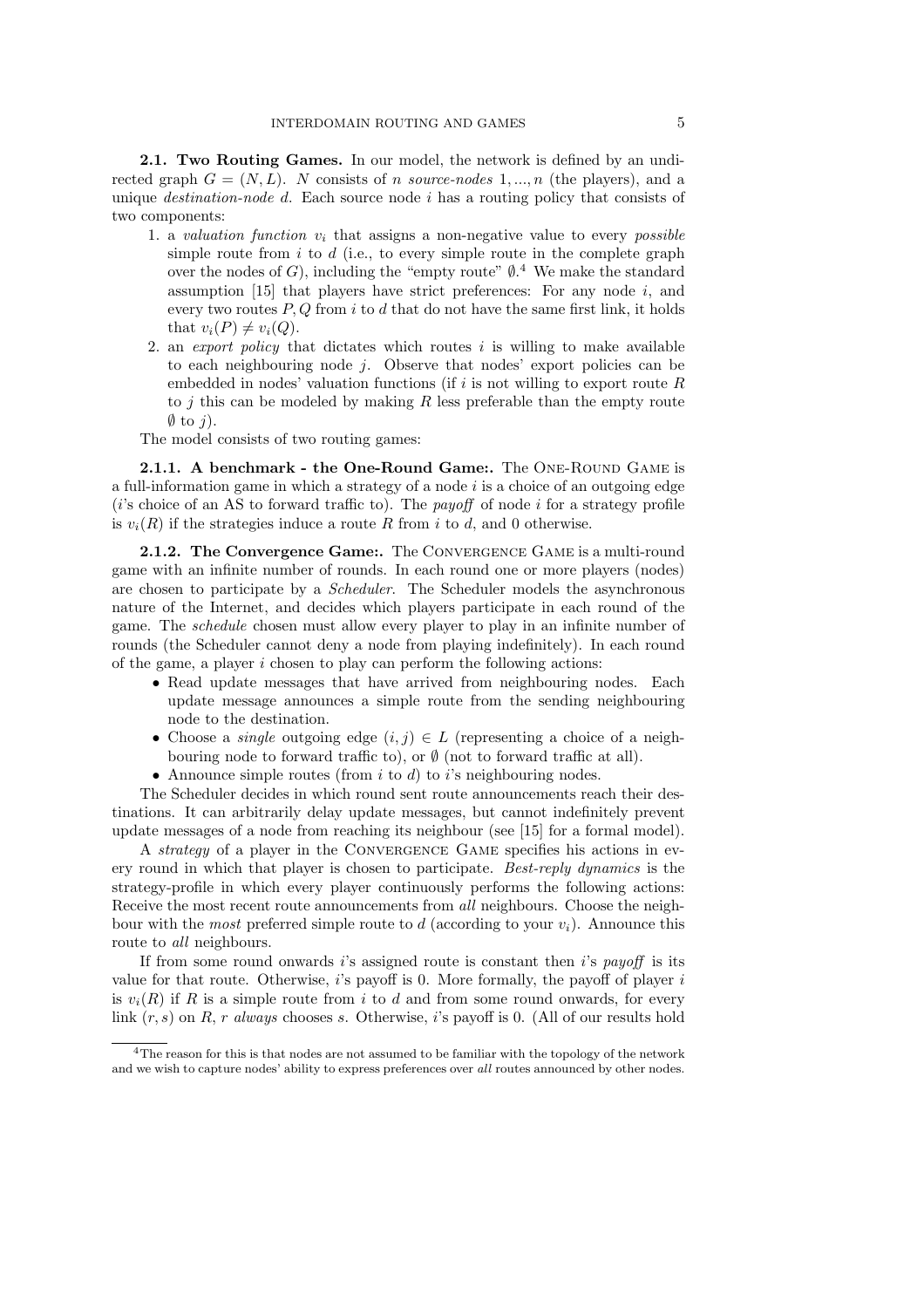even if when i's route "oscillates" i's payoff is set to be i's value for the highest valued route it is assigned an infinite number of times.).

2.2. Stable Solutions and Pure Nash Equilibria. Pure Nash equilibria in the One-Round Game are known in networking literature as stable solutions. It is not hard to verify that each such stable solution forms a tree rooted in  $d<sup>5</sup>$ . An important requirement from BGP is that it always converge to such a stable solution. However, this is not guaranteed in general, and definitely will not happen if a pure Nash does not exist. Griffin and Wilfong have shown that determining whether a pure Nash equilibrium in the One-Round Game exists is NP-hard [16]. We strengthen this result by extending it to the communication model. The use of communication complexity for analyzing uncoupled Nash equilibrium procedures was recently presented in [18], following [2]. Our result can be seen as continuing this line of research.

THEOREM 2.1. Determining whether a pure Nash equilibrium in the ONE-ROUND GAME exists requires exponential communication (in n).

Proof. We shall prove a reduction from the communication SET DISJOINTENESS problem [22]. In this problem, there are n communication parties. Each party i holds a subset  $A_i$  of  $\{1, ..., K\}$ . The parties communicate by broadcasting bits (that are observable to all other parties) and wish to jointly obtain the goal of distinguishing between the two following extreme subcases:

- $\bigcap_i A_i \neq \emptyset$  (i.e., all parties have a mutual element)
- For every  $i \neq j$   $A_i \cap A_j = \emptyset$  (i.e., no two parties share an element)

It is known [22] that in order to distinguish between these two subcases the parties must exchange  $\Omega(K)$  bits (if  $K >> n$ ). We set  $K = 2^{\frac{n}{2}}$ . The reduction to the problem of determining whether a pure Nash in the One-Round Game exists is as follows: Consider a network with  $2n$  source nodes and a unique destination node d. The set of nodes N consists of 2 disjoint subsets: n sending nodes, and n transit nodes. Each party  $i \in [n]$  in the SET DISJOINTENESS problem is associated with a sending node  $s_i$ .

The transit nodes are divided into  $\frac{n}{2}$  pairs  $T_1, ..., T_{\frac{n}{2}}$ . Each such pair of nodes  $T_r$  contains a specific node we shall call a 0-node and another node we shall call a 1-node. For every  $r = 1, ..., \frac{n}{2} - 1$ , each 0-node in  $T_r$  is connected to the 1-node in  $T_r$ , and to the 0-node in  $T_{r+1}$ . Similarly, each 1-node in  $T_r$  is connected to the 0-node in  $T_r$ , and to the 1-node in  $T_{r+1}$ . Both nodes in  $T_{\frac{n}{2}}$  are connected to each other and directly to d. We divide the sending nodes into groups of size 3,  $S_1, ..., S_{\frac{n}{3}}$ . For every  $S_r$ , the 3 nodes in  $S_r$  are connected to each other, to the 0-node in  $T_1$ , and to d. See a description of the network in Figure 2.1. We shall refer to the 0-node in  $T_1$  (which is the access point of all source-nodes to the transit nodes) as c.

We must now define the valuation functions of the different nodes. Let us start with the transit nodes: A 0-node in  $T_r$  u has a value of  $\frac{1}{2}$  for any route to d in which the next-hop node after u is the 1-node in  $T_r$ , and a value of  $\frac{1}{4}$  for routes in which the next-hop node after u is the 0-node in  $T_{r+1}$  (and very low values for all other routes to d, without ties). Similarly, a 1-node in  $T_r$  u has a value of  $\frac{1}{2}$  for any route to d in which the next-hop node after u is the 0-node in  $T_r$ , and a value of  $\frac{1}{4}$  for routes in which the next-hop node after u is the 1-node in  $T_{r+1}$  (and very low values for all other routes to d, without ties). Both nodes in  $T_{\frac{n}{2}}$  prefer going through each other (a value of  $\frac{1}{2}$ ) than directly to d (a value of  $\frac{1}{4}$ ).

<sup>5</sup>We assume that the graph is connected.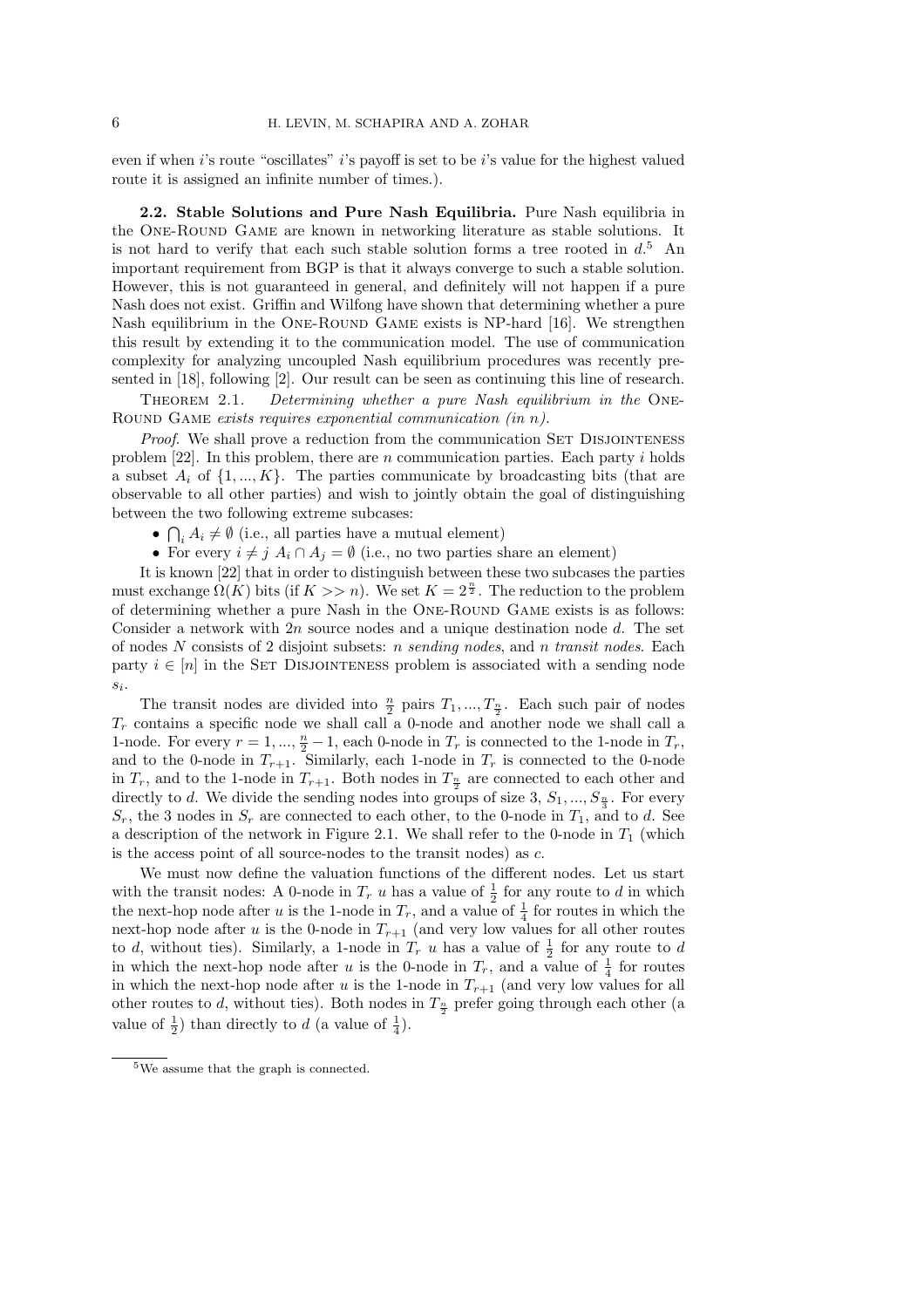

Fig. 2.1. Network constructions used in the proof of Theorem 2.1



Fig. 2.2. Bad Gadget

Fix a specific triplet of nodes  $S_r$  and let 0, 1, 2 be those nodes. Each node  $i = 0, 1, 2$ will assign a value of  $\frac{1}{2}$  to the route  $(i, i + 1 \pmod{3}, d)$ , a value of  $\frac{1}{4}$  to the direct route to  $d$ , and very low values (without ties) to all other simple routes to  $d$  that only include nodes in  $S_r$ . This construction of  $S_r$  is known as BAD GADGET [16], and appears in Figure 2.2. BAD GADGET is an example of a small network in which no pure Nash equilibrium exists.

There are  $2^{\frac{n}{2}}$  possible routes that go through the transit nodes and correspond to strings in  $\{0,1\}^{\frac{n}{2}}$ : Consider a string of bits  $b = (b_1, ..., b_{\frac{n}{2}}) \in \{0,1\}^{\frac{n}{2}}$ . b corresponds to the route in which the  $b_i$ -node in  $T_i$  forwards traffic to the other node in  $T_i$ . Fix an arbitrary order over these routes  $R_1, ..., R_{2^{\frac{n}{2}}}$ . Now, let each source node  $s_i$  assign a value of 1 (no ties) to the route  $((s_i, c)R_a \text{ iff } a \in A_i$ .  $s_i$  assigns 0 to all unmentioned routes (observe that since all these routes go through the same next-hop node  $c$ breaking ties is not a problem).

The key point is that once the route of c is fixed, all source-nodes have no other choice of route through the transit nodes. Hence, either all source nodes agree on a route that goes through the transit nodes, or some choose not to route through T the transit nodes at all. The reader can verify that if there is some  $a \in \bigcap_i A_i$  then assigning every node i the route  $(s_i, c)R_a$  is a pure Nash equilibrium. If, on the other hand, for every  $i \neq j$ ,  $A_i \cap A_j = \emptyset$ , then there is no pure Nash (because of the BAD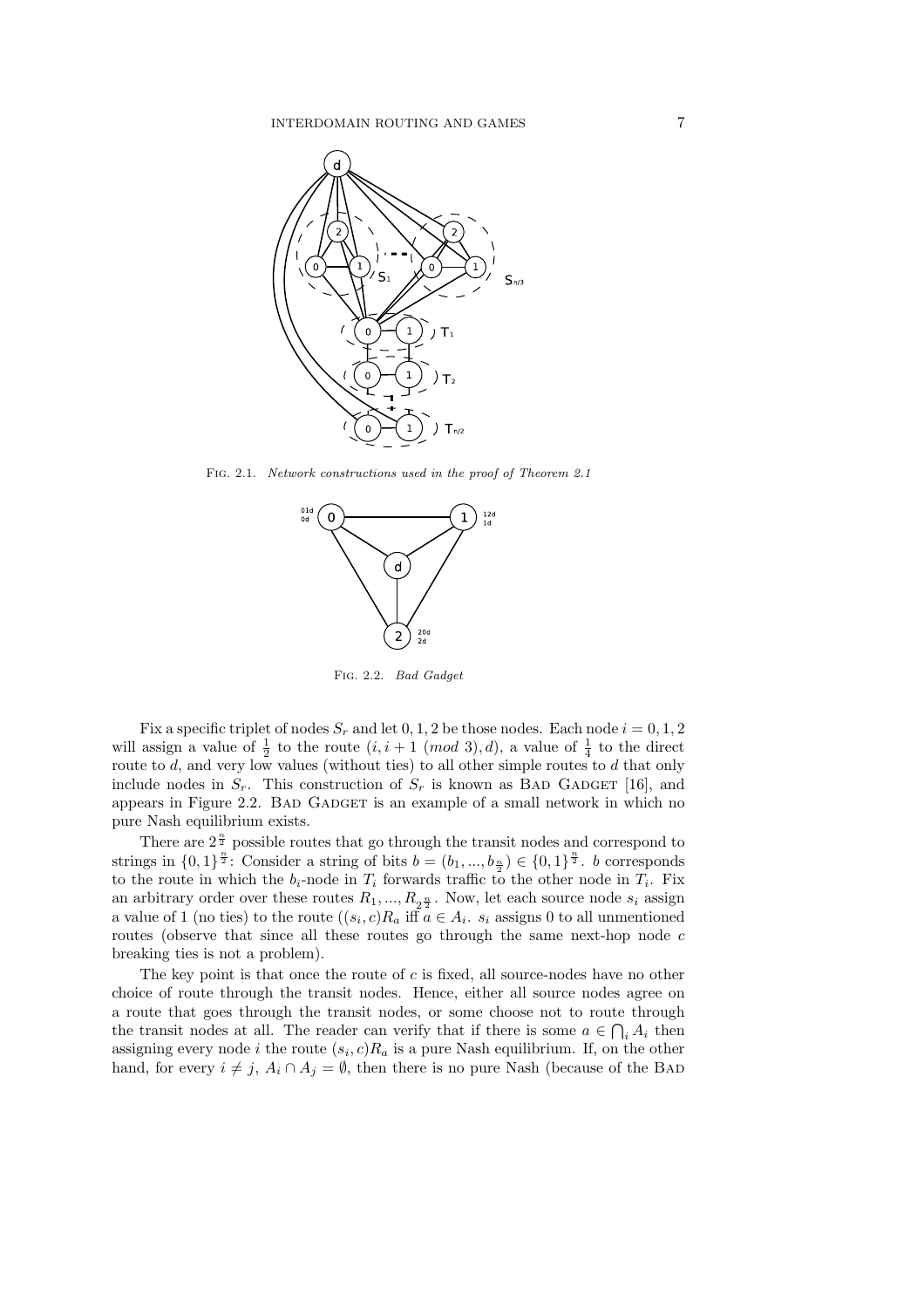GADGET construction for every triple  $S_r$ ).

Hence, we have a network with  $O(n)$  nodes, in which determining whether a pure Nash equilibrium exists is equivalent to solving the SET DISJOINTENESS problem with *n* players (each player *i* corresponds to node  $s_i$ ), each holding a subset of  $1, \ldots, 2^{\frac{n}{2}}$ . It therefore requires at least  $\Omega(2^{\frac{n}{2}})$  bits of communication. This concludes the proof of the theorem.  $\Box$ 

We note that the construction we use in our proof is unlikely to appear in real-life networks; in particular, we require nodes to have unreasonable preferences, according to which very long routes (linear in  $n$ , the number of all ASes in the entire Internet) are sometimes very desirable. However, the machinery we use in the proof is sufficient to show the following:

THEOREM 2.2. Let the valuation functions of the nodes be such that nodes always strictly prefer routes of length at most  $x$  to routes of length greater than  $x$ . There exists a network and preference setting in which determining whether a pure Nash equilibrium in the ONE-ROUND GAME exists requires  $\Omega(2^x)$  bits.

The theorem is proven by using the same construction as in the proof of Theorem 2.1, only with a transit node hierarchy of depth x instead of  $\frac{n}{2}$ . This result has interesting implications for BGP convergence, as it shows a lower bound on the worst-case amount of communication that BGP (or any other protocol) requires in order to reach a stable solution, as a function of the nodes' valuations.

### 2.3. BGP Convergence and Best-Reply Dynamics.

2.3.1. No Dispute Wheel. No Dispute Wheel is the broadest condition known, to date, to guarantee BGP convergence to a stable solution. In our terms, this translates to convergence of best-reply dynamics in the Convergence Game. A Dispute Wheel, defined by Griffin et al. [15], is an abstract mathematical structure that can be induced by the network topology and the valuation functions. Formally, a dispute wheel is defined as the 3-tuple  $(\mathcal{U}, \mathcal{R}, \mathcal{Q})$  where  $\mathcal{U} = (u_0, u_1, \dots, u_{k-1})$  is a sequence of k nodes in the network and  $\mathcal{R} = (R_0, R_1, \ldots, R_{k-1}), \mathcal{Q} = (Q_0, Q_1, \ldots, Q_{k-1})$  are sequences of routes that exist in G (indices for these nodes and routes should be considered modulo k). We shall call  $u_0, ... u_{k-1}$  the *pivot-nodes*. It must hold that:

- Each route  $Q_i$  starts at  $u_i$  and ends at the destination node d.
- Each route  $R_i$  starts at node  $u_i$  and ends at node  $u_{i+1}$ .
- $v_i(Q_i) \leq v_i(R_iQ_{i+1})$  (where  $R_iQ_{i+1}$  is the concatenation of the routes  $R_i$ and  $Q_{i+1}$ )

The term "Dispute Wheel" is due to the resemblance of its form to that of a wheel. Figure 2.3 depicts such a structure. It is known that No Dispute Wheel guarantees that there is a unique stable solution [15].

No Dispute Wheel is known to hold for several interesting special cases. One special case is *Metric-Based Routing* (see, *e.g.*,  $[8]$ ) which is a generalization of Shortest-Path Routing (in which the length of every link is 1).

In practice, there is no objective metric according to which all route choices are made. ASes' preferences are influenced by many economic, and other, considerations, like the business relationships between them. The Gao-Rexford setting is said to accurately depict the underlying commercial structure of today's Internet [21], and is a special case of No Dispute Wheel [11].

2.3.2. The Gao-Rexford Framework. Studies of the commercial Internet [21] suggest two types of business relationships that characterize AS inter-connections: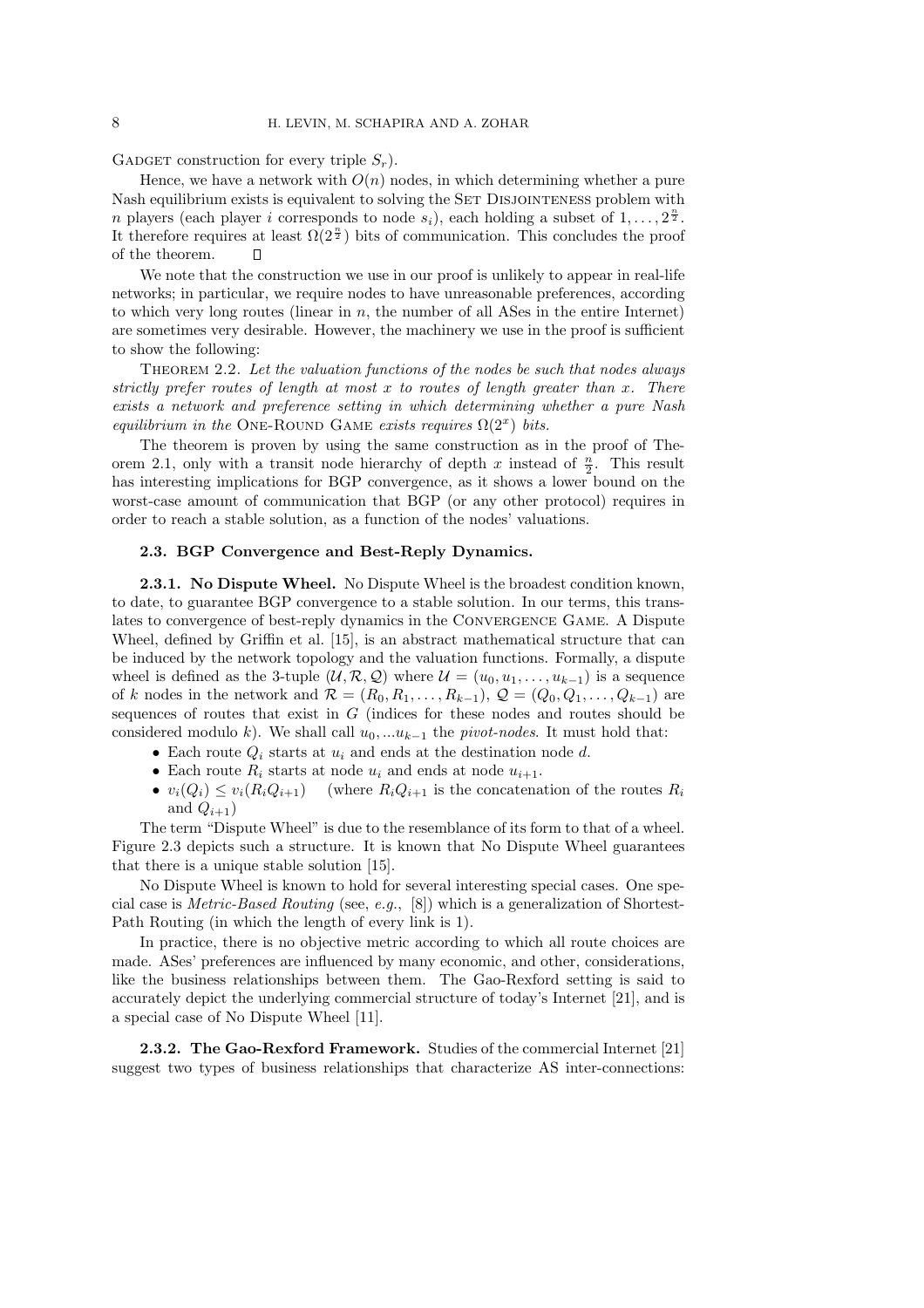

Each node  $u_i$  would rather route clockwise through node  $u_{i+1}$  than through the path  $Q_i$ 

#### Fig. 2.3. A Dispute Wheel

Pairs of neighbouring ASes have either a customer-provider or a peering relationship. Customer ASes pay their provider ASes for connectivity – access to Internet destinations through the provider's links and advertisement of customer destinations to the rest of the Internet. Peers are ASes that find it mutually advantageous to exchange traffic for free among their respective customers, e.g., to shortcut routes through providers. An AS can be in many different relationships simultaneously: It can be a customer of one or more ASes, a provider to others, and a peer to yet other ASes. These agreements are assumed to be longer-term contracts that are formed because of various factors, e.g., the traffic pattern between two nodes.

In a seminal paper Gao and Rexford [12] suggest constraints on routing policies that are naturally induced by the business relationships between ASes.

(i) No customer-provider cycles: Let  $G_{\text{CP}}$  be the directed graph with the same set of nodes as G and with a directed edge from every customer to its direct provider. There must be no directed cycles in this graph. This requirement has a natural economic justification as it means that no AS is indirectly its own provider.

(ii) Prefer customers to peers and providers: A customer route is a route in which the next-hop AS (the first AS to which packets are forwarded on that route) is a customer. Provider and peer routes are defined similarly. We require that nodes always prefer customer routes over peer routes and provider routes. This constraint is on the valuation functions of the nodes – it demands every node assign customer routes higher values than peer routes and provider routes.

(iii) Provide transit services only to customers: Nodes do not always carry transit traffic—traffic that originates and terminates at hosts outside the node. ASes are obligated (by financial agreements) to carry transit traffic to and from their customers. However, ASes do not carry transit traffic between their providers and peers. Therefore, ASes should share only customer routes with their providers and peers but should share all of their routes with their customers. This constraint is on the filtering policy of the nodes – it requires that nodes only export peer and provider routes to their customers (customer routes are exported to all neighbouring nodes).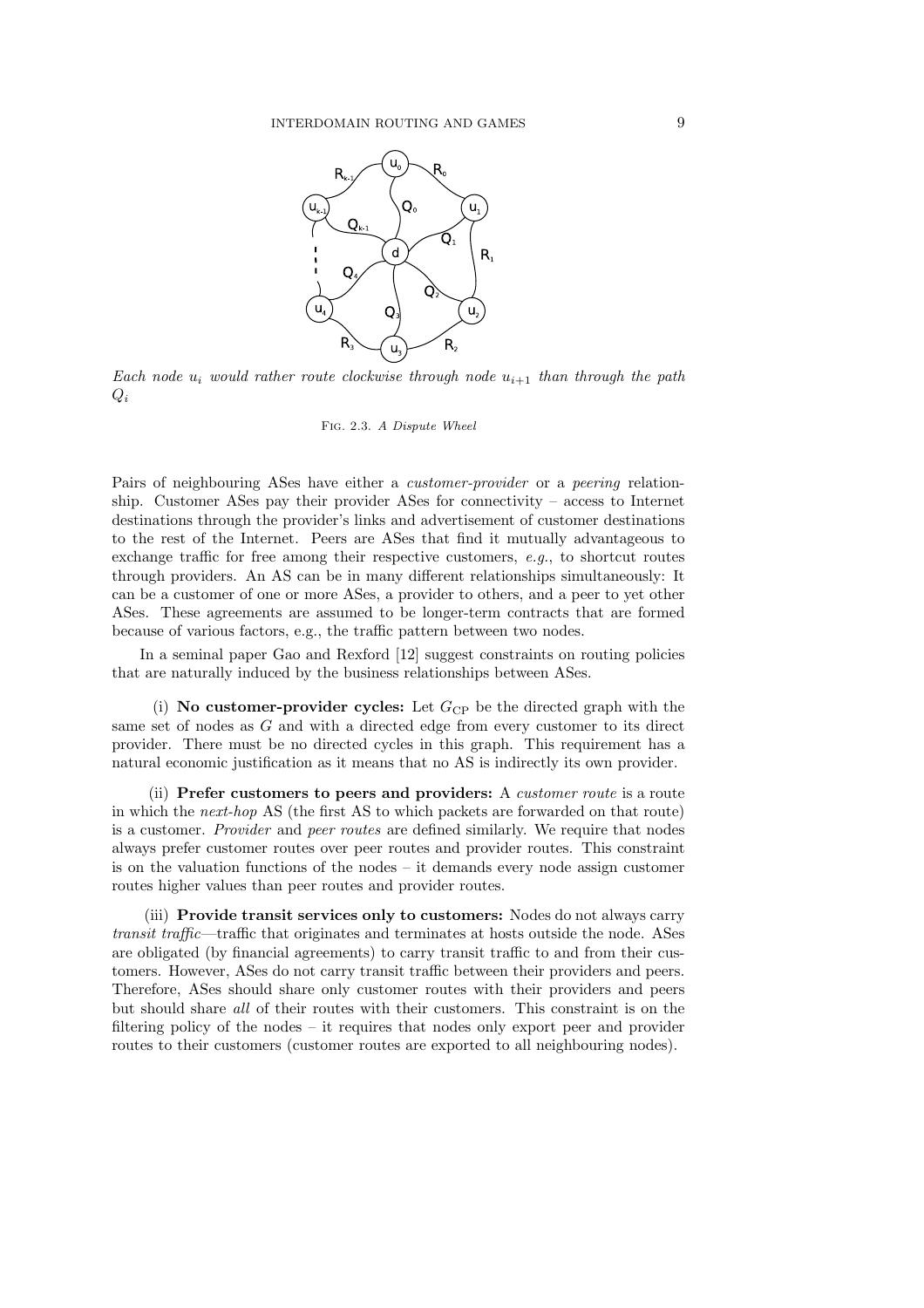3. Best-Reply Dynamics and Incentives. In this section we discuss several results regarding the incentive-compatibility of BGP and best-reply dynamics in the Convergence Game.

3.1. BGP Is Not Incentive-Compatible. We first prove the following theorem:

Theorem 3.1. BGP is not incentive-compatible in ex-post Nash even if the No Dispute Wheel condition holds.

*Proof.* Consider the network in Figure 3.1. There are 3 source nodes,  $1, 2, m$  and a destination node d. Each nodes' two most preferred routes are listed next to it (where the higher route is more preferred than the lower route). It is easy to show that the valuation functions and topology of the network do not induce a Dispute Wheel (because route  $2md$  does not actually exist). Hence, there is a unique pure Nash in the ONE-ROUND GAME, and best-reply dynamics always converge to this Nash in the CONVERGENCE GAME. The unique pure Nash is assigning  $12d, 2d, m12d$ to 1, 2, m, respectively. However, if m announces to 2 repeatedly that its route is  $md$ then it is easy to see that BGP dynamics will always assign 1 the direct route to  $d$ , 1d, thus enabling m to get its most preferred route  $m1d$ . Hence, deviating from BGP is beneficial.



Fig. 3.1. Best-Reply Dynamics Are Not Incentive-Compatible

We note that it is possible to define business relationships between the nodes in this example that are consistent with the Gao-Rexford constraints; for instance, assume that m is a customer of 1, 2, who are both customers of d, and that 1 is a customer of 2. Observe that this is consistent with the first two Gao-Rexford constraints – it does not create customer-provider cycles, and the preferences of all nodes are such that customer routes are always preferred to provider routes (there are no peer routes). Even if we assume that  $1, 2$  (and d) execute BGP and uphold the third Gao-Rexford constraint (they only announce peer- and provider-routes to their customers), m can still gain by lying to 2, as explained above.

3.2. BGP With Route Verification Is Incentive-Compatible. As we have said before, the fact that BGP, as is, is not incentive compatible, can be rectified if Route Verification holds.

Theorem 3.2. If No Dispute Wheel and Route Verification hold, then best-reply dynamics are incentive-compatible in (subgame perfect) ex-post Nash

*Proof.* Consider a network graph  $G = (N, L)$  for which No Dispute Wheel holds. There is a unique stable solution  $T$  to which all best-reply dynamics are bound to converge in the CONVERGENCE GAME. We denote the route of every source node  $r$ in  $T$  by  $T_r$ .

Assume, by contradiction, that some manipulating node  $r_m$  manages to reach a different outcome M by unilaterally deviating from best-reply dynamics (not execut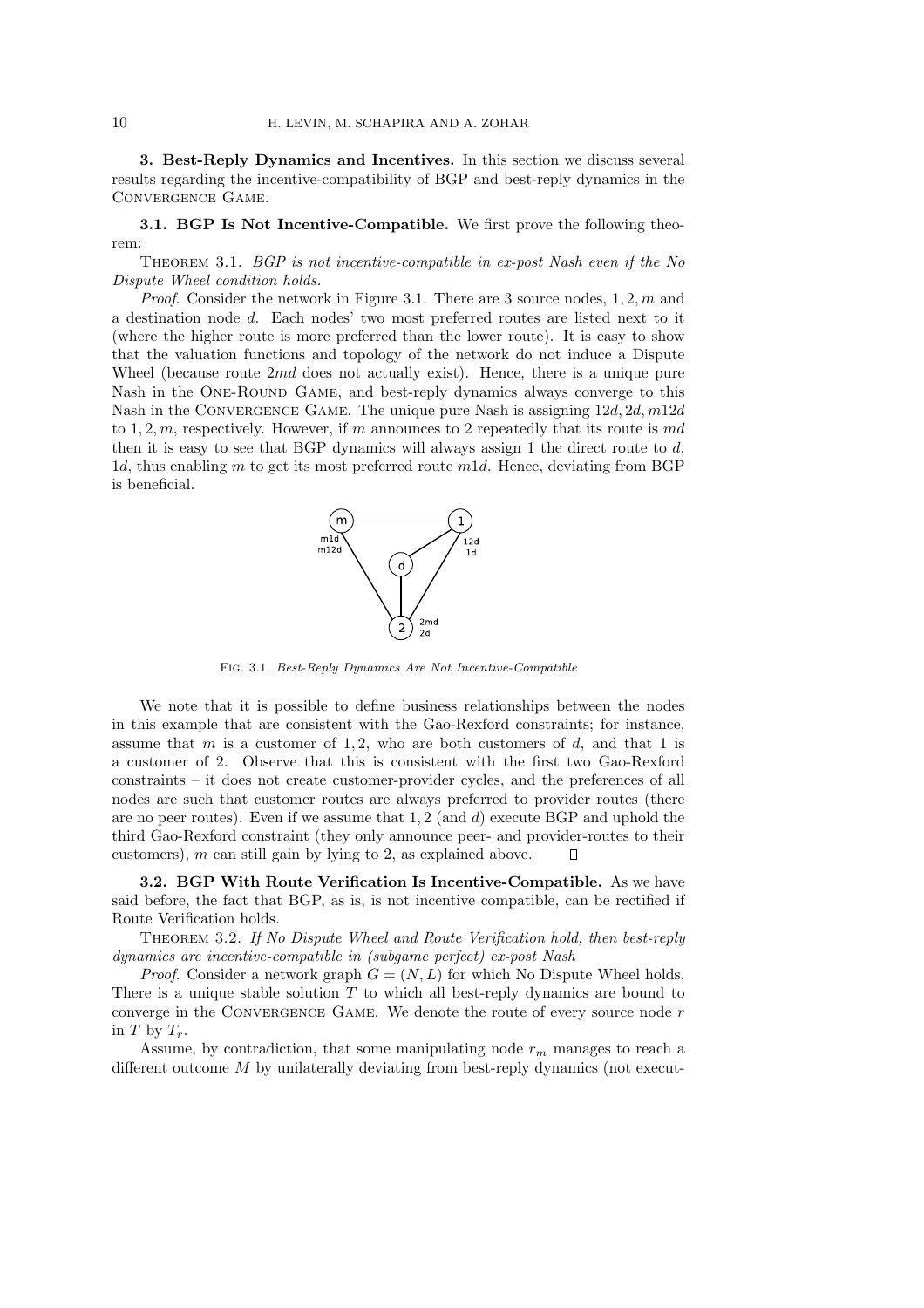ing BGP), and gains by doing so. We shall show that this implies the existence of a Dispute Wheel. The proof shall proceed in steps, pointing out a sequence of routes in the graph that will eventually form a Dispute Wheel.

We define the route  $M_r$  to be the route node r believes it is assigned in M (i.e., the route that r's next selected hop has advertised to r). That is, it could be that the manipulator tricked nodes that send traffic through it in  $M$  to believe that their traffic is forwarded along a route not used in practice.

REMARK 3.3. We note that it could be the case that node  $r_m$  intentionally causes a protocol divergence that does not affect it in order to improve its routing outcome (that is, remote persistent route oscillations). Our proof also works for this case simply by defining the route  $M_r$  of a node r whose route oscillates to be r's most preferred route, out of the routes assigned to r in the oscillation. Observe that, in this case, there is no well-defined outcome M because nodes' routes (the  $M_r$ 's) can be inconsistent. Luckily, this is not needed for our proof to work. For ease of exposition, we prove our result below for the case that there are no persistent route oscillations following the manipulation. The reader can verify that all of our arguments also hold also for the above definition of the  $M_r$ 's.

Since we assumed that  $r_m$  gained from its manipulation we deduce that:

$$
(3.1) \t\t\t v_{r_m}(T_{r_m}) < v_{r_m}(M_{r_m})
$$

Because  $r_m$  strictly prefers  $M_{r_m}$  to  $T_{r_m}$ , but did not choose it in the routing tree T, we must conclude that the route  $M_{r_m}$  is not available to  $r_m$  in T. This means that there must exist some node r (other than  $r_m$ ) that is on the route  $M_{r_m}$  and that does not have the same route in M as it has in T. Let  $r_1$  be the node on the path  $M_{r_m}$ that is closest to d on  $M_{r_m}$ , such that  $M_{r_1} \neq T_{r_1}$ .

By definition, all nodes that follow  $r_1$  on the route  $M_{r_m}$  have exactly the same routes in T and in M. This means that the node  $r_1$  could choose the route  $M_{r_1}$  in T. Since it did not choose that route we must conclude<sup>6</sup> that:

$$
(3.2) \t\t\t v_{r_1}(M_{r_1}) < v_{r_1}(T_{r_1})
$$

We can now proceed to the next step in the proof. Since  $T_{r_1}$  is preferred by  $r_1$ , and was not chosen by  $r_1$  in the routing tree M, it must be that it was not an available option. Therefore, there is some node r on the route  $T_{r_1}$ , that is not  $r_1$ , such that  $T_r \neq M_r$ . We select  $r_2$  to be the node r closest to d on the path  $T_{r_1}$  for which  $T_r \neq M_r$ . As before, all nodes closer to d than  $r_2$  on the route  $T_{r_1}$  send traffic along identical routes in both T and M. Hence, the route  $T_{r_2}$  must be available to  $r_2$ even in M. The fact that it was not chosen in M implies that  $r_2$  prefers  $M_{r_2}$  over it. Thus, we have that:

$$
(3.3) \t\t\t v_{r_2}(T_{r_2}) < v_{r_2}(M_{r_2})
$$

We can continue these steps, alternating between the routing trees  $T$  and  $M$  and creating a sequence of nodes as follows:

$$
\bullet \ \ r_0=r_m
$$

<sup>&</sup>lt;sup>6</sup>The reason that the inequality is strict is that equality can exist only if the two routes go through the same neighbouring node. This cannot be the case as  $M_{r_1} \neq T_{r_1}$ .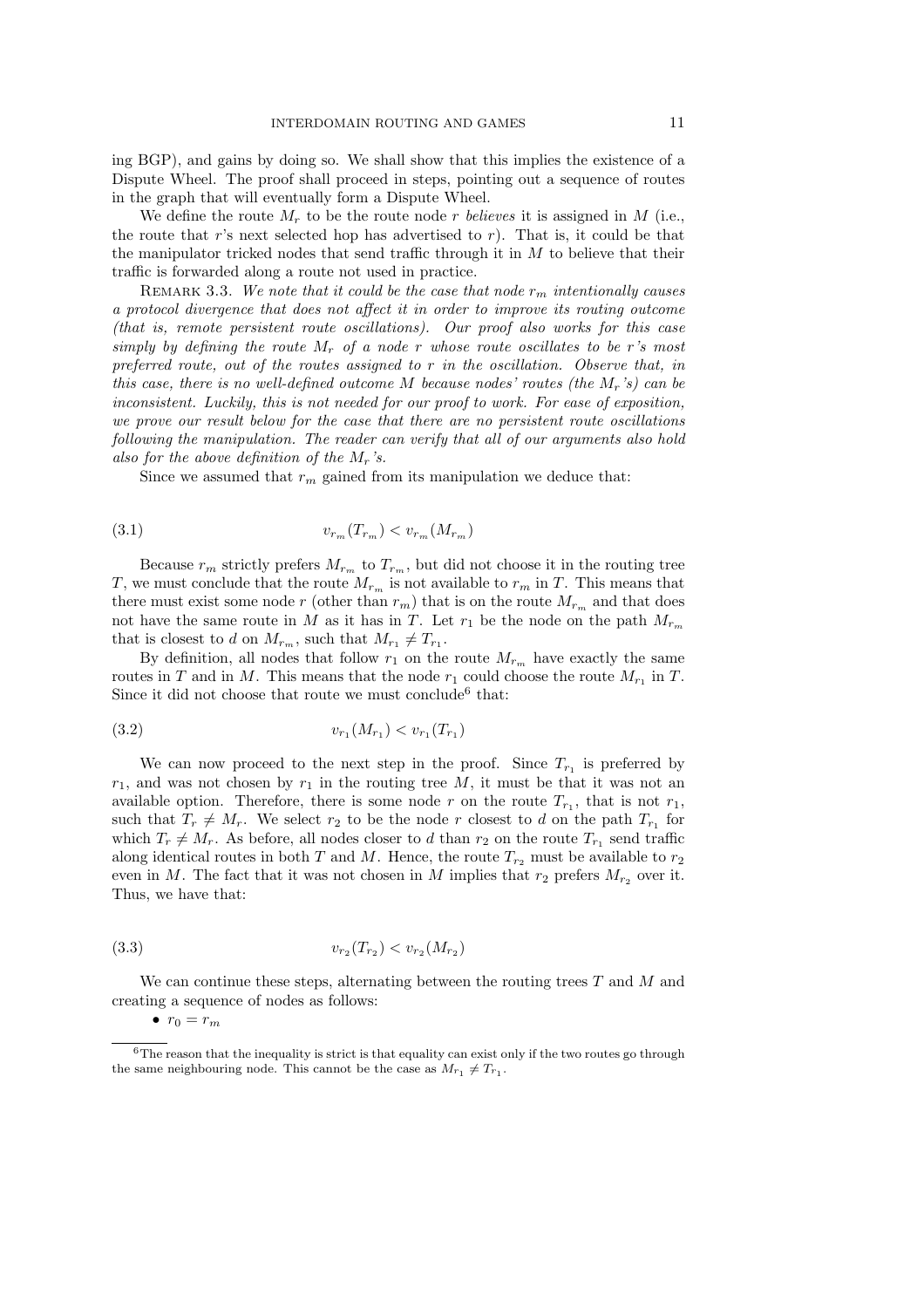for  $n = 0, 1, 2, \ldots$  we perform the following steps:

- **M** step: Let  $r_{2n+1}$  be the node r on the route  $M_{r_{2n}}$  such that  $M_r \neq T_r$ , and r is closest among all such nodes to d on  $M_{r_{2n}}$ .
- **T step:** Let  $r_{2n+2}$  be the node r on the route  $T_{r_{2n+1}}$  such that  $M_r \neq T_r$ , and r is closest among all such nodes to d on  $T_{r_{2n+1}}$ .

Note that the destination node  $d$  cannot appear in this sequence because the route  $M_d = T_d$  is the empty set. Due to our construction, and to arguments similar to the ones presented before, the preferences over routes are as follows:

(3.4) for 
$$
i = 0, 2, 4, ...
$$
  $v_{r_i}(T_{r_i}) < v_{r_i}(M_{r_i})$ 

(3.5) for 
$$
i = 1, 3, 5, ...
$$
  $v_{r_i}(M_{r_i}) < v_{r_i}(T_{r_i})$ 

Since there is only a finite number of nodes, at some point a node will appear in this sequence for the second time. We denote the first node that appears two times in the sequence by  $u_0$ . Let  $u_0, ..., u_{k-1}, u_0$  be the substring of  $r_0, r_1, ...$  that begins in the first appearance of  $u_0$  and ends in its second appearance. We shall examine two distinct cases.

**CASE I:** The manipulator  $r_m$  does not appear in the substring  $u_0, ..., u_{k-1}, u_0$ .

PROPOSITION 3.4. If for all  $i \in \{0, ..., k-1\}$   $r_m \neq u_i$  (the manipulator is not one of the nodes in the substring) then k must be even.

*Proof.* If k is odd, then it must be that both  $u_1$  (in its first appearance in the substring) and  $u_0$  (in its second appearance in the substring) were both selected in  $M$  steps, or were both selected in  $T$  steps. However, if this is the case we reach a contradiction as both nodes were supposed to be the node  $r$  closest to  $d$  on a certain route, such that  $T_r \neq M_r$ . Since  $u_{k-1} \neq u_0$  this cannot be.

If k is even then the substring of nodes  $u_0, \ldots, u_{k-1}, u_0$ , along with the  $T_{u_i}$  and  $M_{u_i}$  route, and the preferences over these routes (expressed before) form a dispute wheel (as in Figure 3.2).

**CASE II:** The manipulator  $r_m$  appears in the substring (that is,  $u_0 = r_m$ ). We now need to handle two subcases: The subcase in which  $k$  is even and the subcase in which k is odd. If k is even then the second appearance of the manipulator  $(u_0)$  in the substring is due to a  $T$  step. If so, a Dispute Wheel is formed, as in the example in Figure  $3.2^7$ .

We are left with the subcase in which  $k$  is odd. In this case the second appearance of  $r_m$  was chosen in an M step. If so, it must be that  $M_{u_{k-1}}$  (that goes through  $r_m$ ) is not used in practice (otherwise, both  $u_{k-1}$  and that the second appearance of  $r_m = u_0$  was chosen in M steps, and arguments similar to those of Proposition 3.4 would result in a contradiction). This must be the result of a manipulation by  $r_m$ . Let  $L_{r_m}$  be the false route reported by the manipulator to the node that comes before it on  $M_{u_{k-1}}$ . Recall that the manipulator can only announce a route  $L_{r_m}$  that exists and is available to it in  $M^8$ . Recall, that the second appearance of the manipulator was chosen due to an M step. Therefore, all nodes that follow it on  $M_{u_{k-1}}$  (which are the same nodes as in  $L_{r_m}$  are assigned the same routes in T and M. Hence,  $L_{r_m}$  was available to  $r_m$  in T. It must be that  $v_{r_m}(L_{r_m}) \leq v_{r_m}(T_{r_m})$ , for otherwise  $r_m$  would

<sup>&</sup>lt;sup>7</sup>The route  $R\backslash S$  (where S is a sub-route of R) is route R truncated before the beginning of S

<sup>8</sup>Notice that this is the crucial step in which route verification is used within the proof.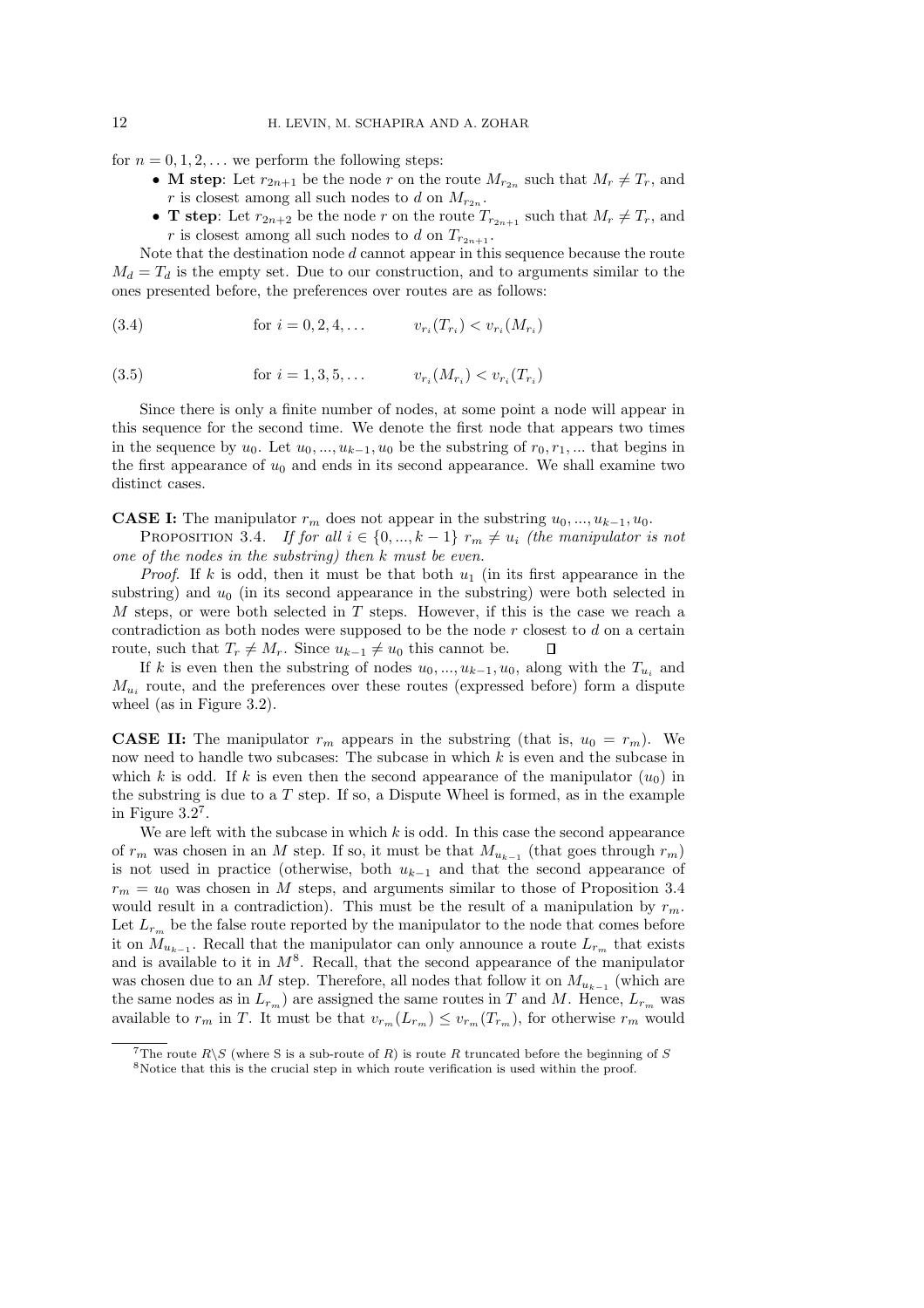have chosen  $L_{r_m}$  as its route in T (a contradiction to the stability of T). We know that  $v_{r_m}(T_{r_m}) \leq v_{r_m}(M_{r_m})$  because we assumed that the manipulation performed by  $r_m$  was beneficial to it. We get:

(3.6) 
$$
v_{r_m}(L_{r_m}) \le v_{r_m}(T_{r_m}) \le v_{r_m}(M_{r_m})
$$

Thus, we form a Dispute Wheel with  $L_{r_m}$  as shown in Figure 3.3.



Fig. 3.2. A Dispute Wheel constructed during the proof of Theorem 3.2 (even number of nodes).



Fig. 3.3. A Dispute Wheel constructed during the proof of Theorem 3.2 (odd number of nodes).

#### $\Box$

Notice that route verification is required only for CASE II of the proof above, specifically when there is an odd number of nodes in the cycle.

3.3. BGP With Route Verification Is Collusion-Proof. In our context, collusion proofness in ex-post Nash [10] means that even a coalition of ASes of any size cannot *strictly*<sup>9</sup> better the routing outcomes (*i.e.*, their actual routes) of all members in the coalition by deviating from BGP. A construction similar to that in the proof of 3.2 shows that Theorem 3.2 can be strengthened as follows:

Theorem 3.5. If No Dispute Wheel and Route Verification hold, then the bestreply dynamics are collusion-proof in (subgame perfect) ex-post Nash.

 $\overline{^{9}$ The definition of collusion-proofness in [10] also allows weak inequalities. Here, we shall only deal with cases in which all members of the coalition are strictly better off.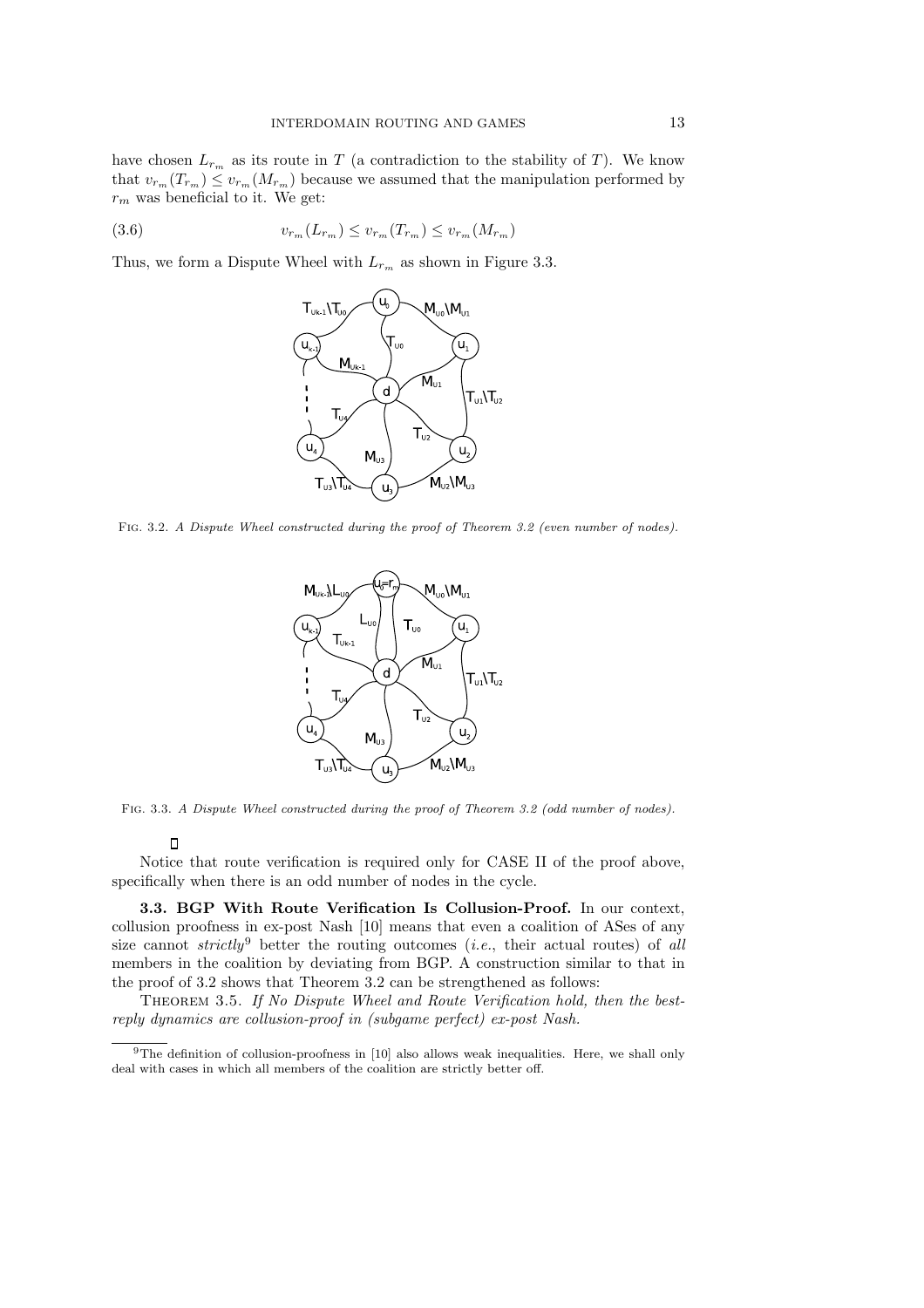Proof. We shall assume, by contradiction, that a group of manipulators colludes in an interdomain routing instance with no Dispute Wheel in order to improve their routing outcomes. We define  $T_r$  and  $M_r$  as in the proof of Theorem 3.2. We assume, by contradiction, that all manipulators are not harmed by this manipulation:

(3.7) 
$$
\forall r \in \text{Manipulators} \quad v_r(T_r) < v_r(M_r)
$$

We shall arrive at a contradiction by showing the existence of a Dispute Wheel in a similar manner to that demonstrated in the proof of Theorem 3.2.

We begin the construction by selecting one of the manipulators that strictly gained from the collusion. We shall denote this manipulator by  $r_m$  (it must be that  $T_{r_m} \neq$  $M_{r_m}$ ). We then construct a sequence of nodes in the following way (This is a slightly modified version of the construction appearing in Theorem 3.2):

- $r_0 = r_m$
- **M-manip step**: For a node  $r_n$  which is a manipulator we define  $r_{n+1}$  to be the node r on the route  $M_{r_n}$ , such that  $M_r \neq T_r$ , and r is the closest to d on  $M_{r_n}$  among all such nodes.
- **T** step: For a node  $r_n$  that is not a manipulator, and was chosen in an M step, we define  $r_{n+1}$  to be the node r on the route  $T_{r_n}$ , such that  $M_r \neq T_r$ , and r is the closest to d on  $T_{r_n}$  among all such nodes.
- M-honest step: For a node  $r_n$  that is not a manipulator, and was chosen in a T step, we define  $r_{n+1}$  to be the node r on  $M_{r_n}$ , such that  $M_r \neq T_r$ , and r is the closest to d on  $M_{r_n}$  among all such nodes.

The nodes in the sequence  $r_0, r_1, r_2, \ldots$  must start repeating at some point. We denote by  $u_0$  the first node that repeats in the sequence, and by  $u_0, ...u_{k-1}, u_0$  the sub-sequence of nodes between those repetitions. As in Theorem 3.2, we will reach a contradiction by showing that a dispute wheel exists in the graph. The nodes  $u_0, \ldots, u_{k-1}, u_0$  will be the pivot-nodes. First, we prove the following proposition that will aid our construction.

PROPOSITION 3.6. There is no  $i \in \{0, ..., k-1\}$  such that both  $u_i$  and  $u_{i+1}$  $(modulo\ k)$  are manipulators (no two manipulators come one after the other in the substring  $u_0, \ldots, u_{k-1}, u_0$ ).

*Proof.* By contradiction, let  $u_i$  and  $u_{i+1}$  be two consecutive manipulators.  $u_{i+1}$ was chosen in an M step.  $u_{i+1}$  is therefore the node r closest to d on  $M_{u_i}$  such that  $M_r \neq T_r$ . Hence,  $M_{u_{i+1}}$  must be available to  $u_{i+1}$  in both M and T. We know that  $v_{u_{i+1}}(T_{u_{i+1}}) \leq v_{u_{i+1}}(M_{u_{i+1}})$ , as  $u_{i+1}$  is a manipulator. Since  $u_{i+1}$  chose  $T_{u_{i+1}}$ over  $M_{u_{i+1}}$  in T it must also be that  $v_{u_{i+1}}(T_{u_{i+1}}) \geq v_{u_{i+1}}(M_{u_{i+1}})$ . We conclude that  $v_{u_{i+1}}(T_{u_{i+1}}) = v_{u_{i+1}}(M_{u_{i+1}})$ . However, equality of the values of routes assigned by  $u_{i+1}$  is only possible if  $u_{i+1}$  forwards traffic to the same node in both routes. Since both routes are available in T, this means that  $T_{u_{i+1}} = M_{u_{i+1}}$ . This contradicts the reason for which  $u_{i+1}$  was selected  $(M_{u_{i+1}} \neq T_{u_{i+1}})$ .  $\Box$ 

We will now need to demonstrate that each node  $u_i$  in the repeating sequence has two paths to its destination: a direct path  $Q_i$ , and one that passes through  $u_{i+1}$ that we will denote as  $R_iQ_{i+1}$ . We will show that each node prefers the indirect path over the direct one. We will examine three possible cases that match the three types of steps in the selection of the series of nodes.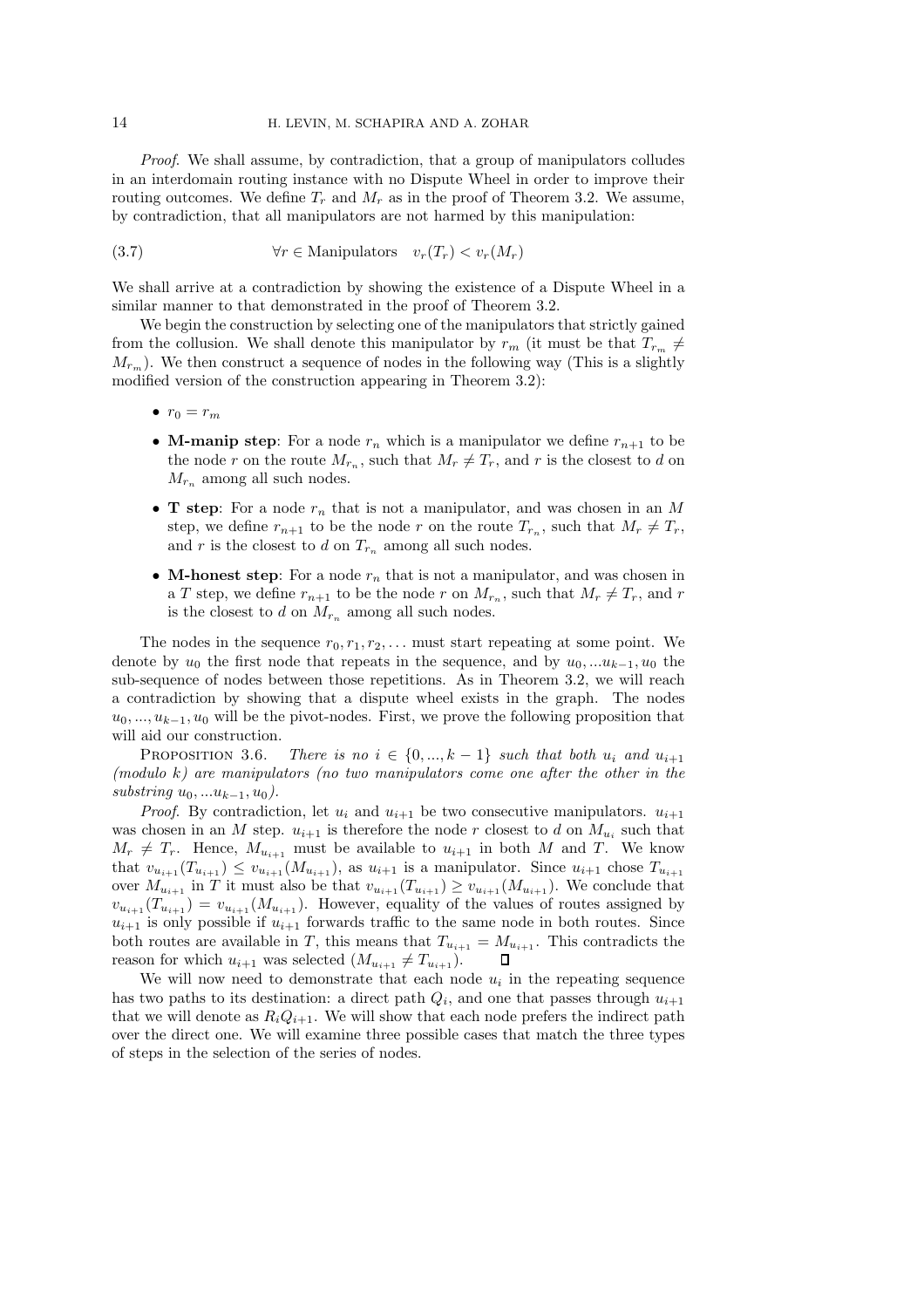(i) **M-manip step**: For a node  $u_i$  which is a manipulator we select the route  $R_i Q_{i+1}$  as the indirect route  $M_{u_i}$  that passes through  $u_{i+1}$ . This path must exist since it is the one the manipulator uses in the manipulation (and gains by from its use).

From proposition 3.6, we know that the node  $u_{i-1}$  is not a manipulator, since during the construction we picked node  $u_i$  after node  $u_{i-1}$ . Node  $u_{i-1}$  may have been picked during an M-honest step or a T-honest step (as will be shown below). Because honest nodes use Route Verification, it must be that the path from  $u_{i-1}$  to the destination through node  $u_i$  exists. We set the path  $Q_i$  to be the suffix of the path node  $u_{i-1}$ believes it is using. Node  $u_i$  was selected as the last node on this path that routes differently in M and T, and so this path must be available to node  $u_i$  in T. From this we learn that

(3.8) 
$$
v_{u_i}(Q_i) \le v_{u_i}(T_{u_i}) < v_{u_i}(M_{u_i}) = v_{u_i}(R_iQ_{i+1})
$$

which is the preference relation we require to construct a dispute wheel.

(ii) **T** step: For a node  $u_i$  that is not a manipulator, and was chosen in an M step, we define  $Q_i$  to be the path that this node has in M. In this case we know that  $Q_i$  exists and is not just a perceived route, as the node  $u_i$  is honest, and all nodes below it route the same in M and T. We define its indirect route  $R_iQ_{i+1}$  as its path in  $T$  which must exist in the network, as it is used when all nodes play honestly, and which by construction passes through  $u_{i+1}$ . Note, that node  $u_i$  is the closest node to d on  $M_{u_{i-1}}$ , and all following nodes on this path route the same in  $M, T$ . However, this path is not chosen by  $u_i$  in T which means it is less preferred:

$$
(3.9) \t v_{u_i}(Q_i) < v_{u_i}(R_iQ_{i+1})
$$

(iii) **M-honest step**: For a node  $u_i$  that is not a manipulator, and was chosen in a T step, we define  $Q_i$  to be the path that this node has in T. We define its indirect route  $R_i Q_{i+1}$  as the path it *believes* it has in M (note that here we are consistent with the definition of  $Q_{i+1}$  for the case in which node  $u_{i+1}$  is a manipulator). This path must exist in the network due to Route Verification and by construction passes through node  $u_{i+1}$ . Note, that node  $u_i$  is the closest node to d on  $T_{u_{i-1}}$ , and all following nodes on this path route the same in  $M, T$ . However, this path is not chosen by  $u_i$  in M which means it is less preferred:

$$
(3.10) \t\t v_{u_i}(Q_i) < v_{u_i}(R_iQ_{i+1})
$$

The reader may check that the direct paths defined as  $Q_{i+1}$  in each step is consistent with the suffix of  $R_iQ_{i+1}$  that is defined in the previous step. We have therefore completed our construction of a dispute wheel from the topology of the graph, and preferences of nodes which proves the theorem.  $\Box$ 

Again, notice that the crucial application of route verification in the proof is during an M-honest step where an honest node is assigned a path  $R_iQ_{i+1}$  which is the path it believes it is routing through in  $M$ . Even if a manipulator is present on this path, route verification allows us to conclude that every link on this route actually exists (even if it is not really used for routing), and so can be a part of the dispute wheel we construct.

3.4. Discussion: On Dispute Wheels and Filtering Policies. The results presented in this section imply that when No Dispute Wheel holds, BGP with Route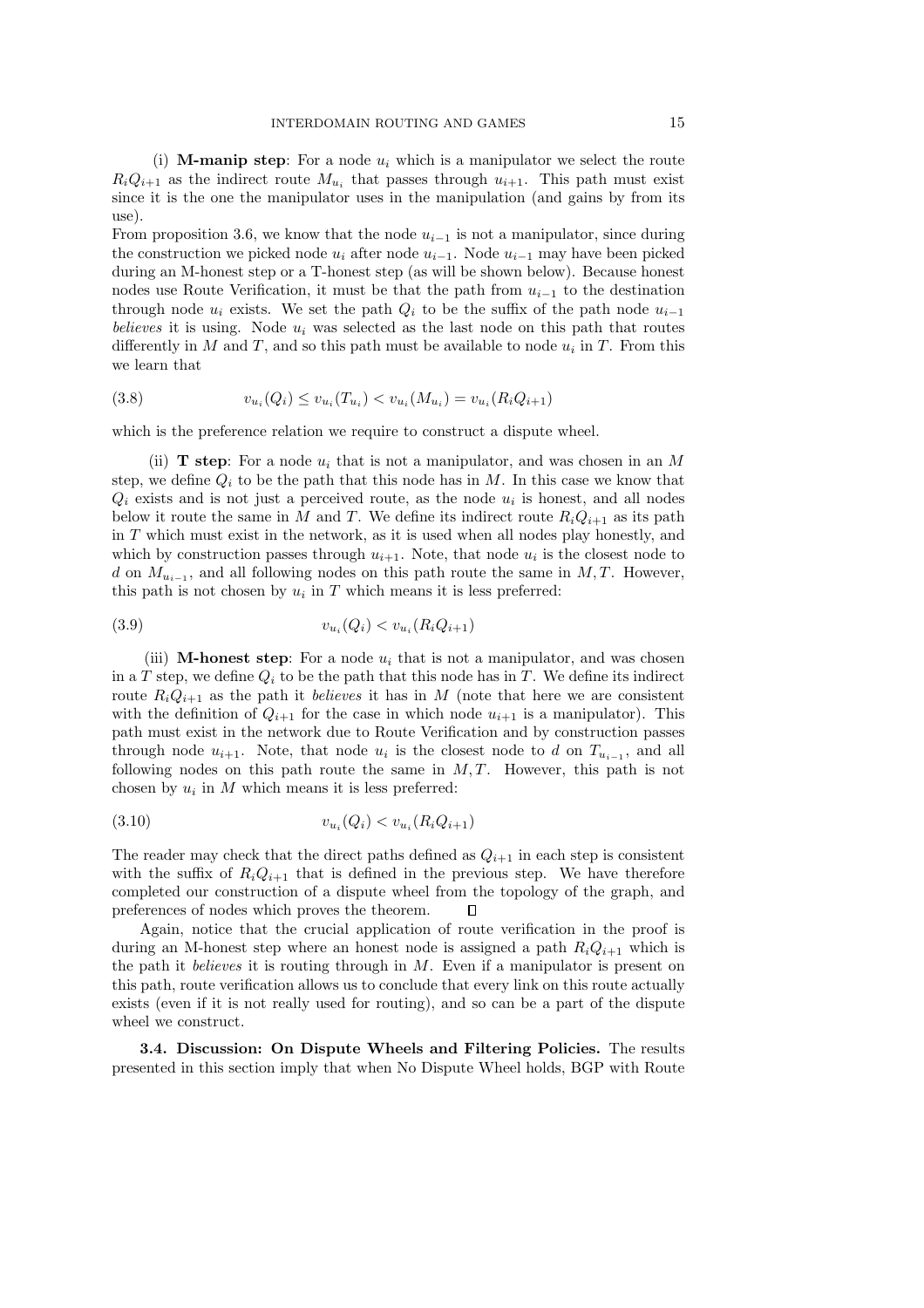Verification has surprisingly good properties from a mechanism design perspective. This means that No Dispute Wheel is not only the most general known condition, to date, that guarantees BGP convergence to a stable solution, but also ensures that this convergence is properly incentivized (in the sense that the individual nodes have no motivation not to execute BGP).

What if the network and the nodes' preferences do induce a Dispute Wheel? Observe that the BGP strategy profile considered in this paper is such that nodes announce routes they use to all neighbours. However, a natural way to avoid Dispute Wheels is to make sure that certain routes (that could potentially appear in a Dispute Wheel) are removed from consideration by ensuring that they are not announced to certain nodes. In fact, this is precisely what is achieved by the third Gao-Rexford constraint, that requires that ASes only announce certain routes to their customers (and not to their providers or peers).

To enable us to discuss such scenarios, in which nodes are requested to "filter" certain routes, we can now think of BGP (best-reply dynamics) as a strategy-profile in which every player continuously performs the following actions: Receive the most recent route announcements from all neighbours. Choose the neighbour with the *most* preferred simple route to d (according to your  $v_i$ ). Announce this route to a subset your neighbours, given your prescribed filtering policy. For instance, in the Gao-Rexford setting, we can think of BGP as the strategy-profile in which ASes have filtering policies that uphold the third Gao-Rexford constraint.

All of the results presented in this section apply to settings like the Gao-Rexford setting, in which nodes filter routes based on prescribed filtering policies, as long as the two following conditions hold:

1. The prescribed filtering policies imply No Dispute Wheel. That is, every Dispute Wheel that is induced by the network and the nodes' preferences is such that some route in that Dispute Wheel should be filtered by one of the nodes on it. The Gao-Rexford setting is one example in which the prescribed filtering policies indeed prevent Dispute Wheel formation [12].

2. Nodes cannot announce routes that violate their prescribed filtering policies without being caught. That is, if a node  $i$  announces a route to node  $i$  that it should not announce according to its prescribed filtering policy, node  $i$  should be able to detect this "illegitimate" announcement and ignore it. In the Gao-Rexford setting, for instance, this can be accomplished via very local security checks, because in order to figure out whether a route  $R_i$  announced by j is "legitimate", i need only verify the business relationship between j and the next-hop node on  $R_j$ .<sup>1011</sup>

4. Maximizing Social Welfare. We prove that obtaining an approximation ratio better than n to the optimal social welfare is hard even if No Dispute Wheel holds. In fact, this can be shown even for the Gao-Rexford setting. We present two lower bounds, one in the computational complexity model, and one in the communication complexity model.

THEOREM 4.1. Obtaining an approximation of  $O(n^{\frac{1}{2}-\epsilon})$  to the social welfare is impossible unless  $P = NP$ . Obtaining an approximation of  $O(n^{1-\epsilon})$  to the social

<sup>&</sup>lt;sup>10</sup>Specifically, if j is i's customer or peer then i should verify (e.g., via cryptographic signatures) that  $k$  is j's customer.

 $11$ In reality, business relations between the ASes are sometimes secret and may be difficult to verify. However, some information is already revealed by the fact that an AS advertises a route through its neighbor. All that remains is to verify this implicit claim.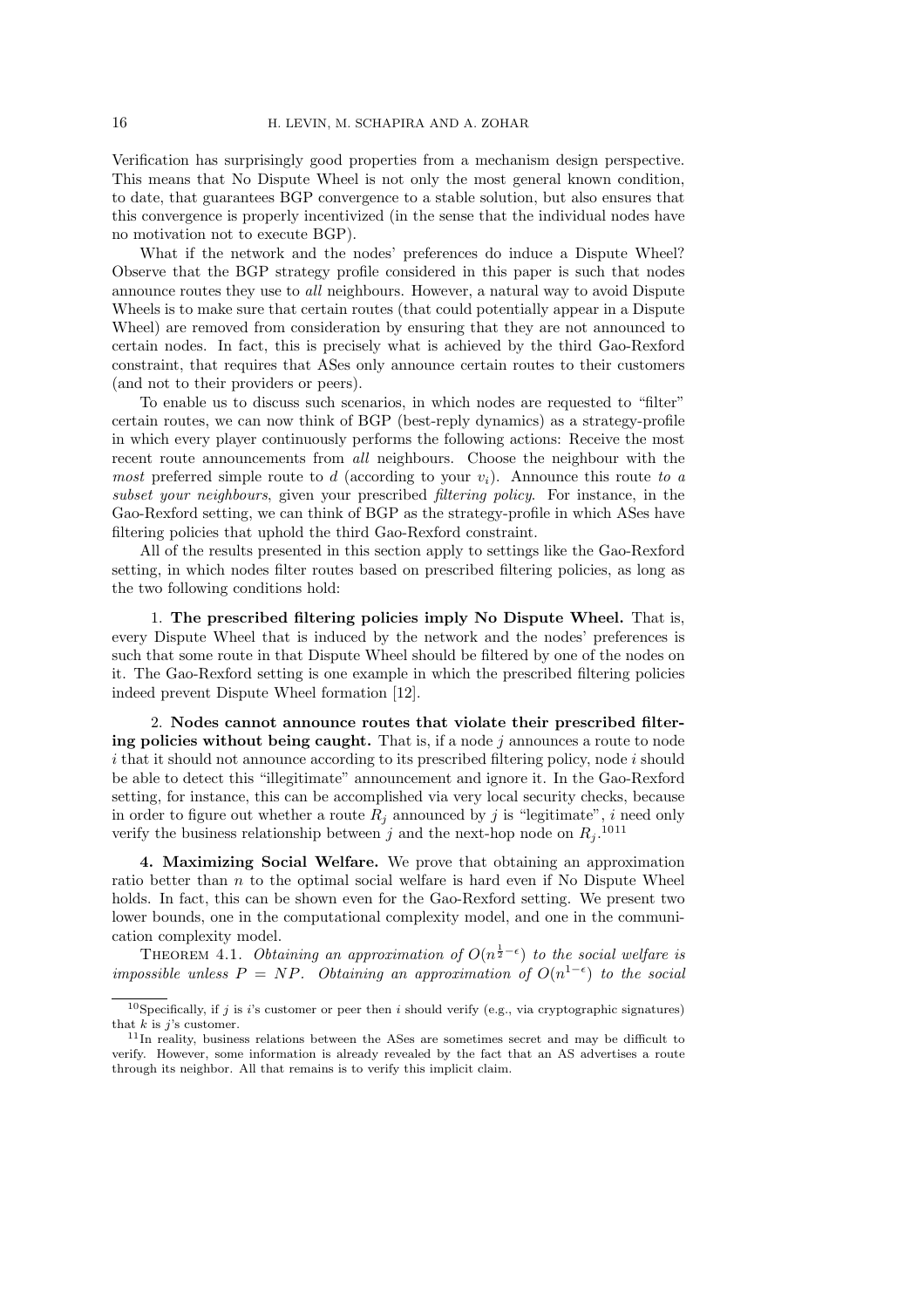welfare is impossible unless  $P = ZPP$ . This holds for any  $\epsilon > 0$  and even in the Gao-Rexford setting.

*Proof.* Our proof will be by reduction from CLIQUE. Assume a graph  $G = \langle V, E \rangle$ , we construct a network with  $N$  nodes and  $L$  links. In this network,  $N$  consists of  $2|V| + 1$  source-nodes and a unique destination node d. The source nodes are divided into 3 disjoint sets: Two sets  $N_1$ ,  $N_2$ , such that  $|N_1| = |N_2| = |V|$  and a *connection node c.* We create a node  $v_{N_1} \in N_1$  and a node  $v_{N_2} \in N_2$  in the AS graph for every node  $v \in V$  from the given instance of the CLIQUE problem. All nodes in  $N_1$  are connected to the connection node c. All nodes in  $N_2$  are connected to each other, to the connection node, and to d. See Figure 4.1.



Fig. 4.1. The network in the proof of Theorem 4.1

All nodes in  $N_2$ , and c, have valuation functions that assigns a value close to 0 to all routes (no ties). Fix some order O on the nodes in  $N_2$  (for now, this order shall play no part in the proof. we shall only need it to show how to make the proof work in the Gao-Rexford framework). A node  $v_{N_1} \in N_1$  assigns a value close to 1 (no ties) to a route  $R$  iff all the following conditions hold:

- $(v_{N_1}, c)$  is the first link on R.
- The order of appearance of the nodes from  $N_2$  in R is consistent with O.
- $v_{N_2}$  is on R.
- For every node  $u_{N_2} \neq v_{N_2} \in N_2$  on R there is an edge  $(v, u)$  in G.

Observe that since c is the only connection between  $N_1$  and  $N_2 \cup \{d\}$ , c's route determines the routes of all nodes in  $N_1$ . The reader can verify that every clique in G corresponds to a routing tree with a social welfare that equals (almost) the size of the clique (assign every node in  $N_1$  that is in the clique the route that goes through  $c$  and then the all the nodes in  $N_2$  that are associated with nodes in the clique). In addition, the social welfare of every routing tree corresponds to a clique in the original graph G (the route from c to d through  $N_2$  determines the identity of the clique). The theorem follows from the known inapprroximability results for Clique [19].

We note that this result can be made to hold in the Gao-Rexford setting by defining business relationships as follows: c is a customer of all nodes in  $N_1$ . All nodes in  $N_2$  are customers of c. For every two nodes  $r, s \in N_2$ , such that s comes after r in O, s is r's customer. d is a customer of all nodes in  $N_2$ .  $\Box$ 

THEOREM 4.2. Obtaining an approximation of  $O(n^{1-\epsilon})$  to the social welfare requires exponential communication (in n). This holds for any  $\epsilon > 0$  and even in the Gao-Rexford setting.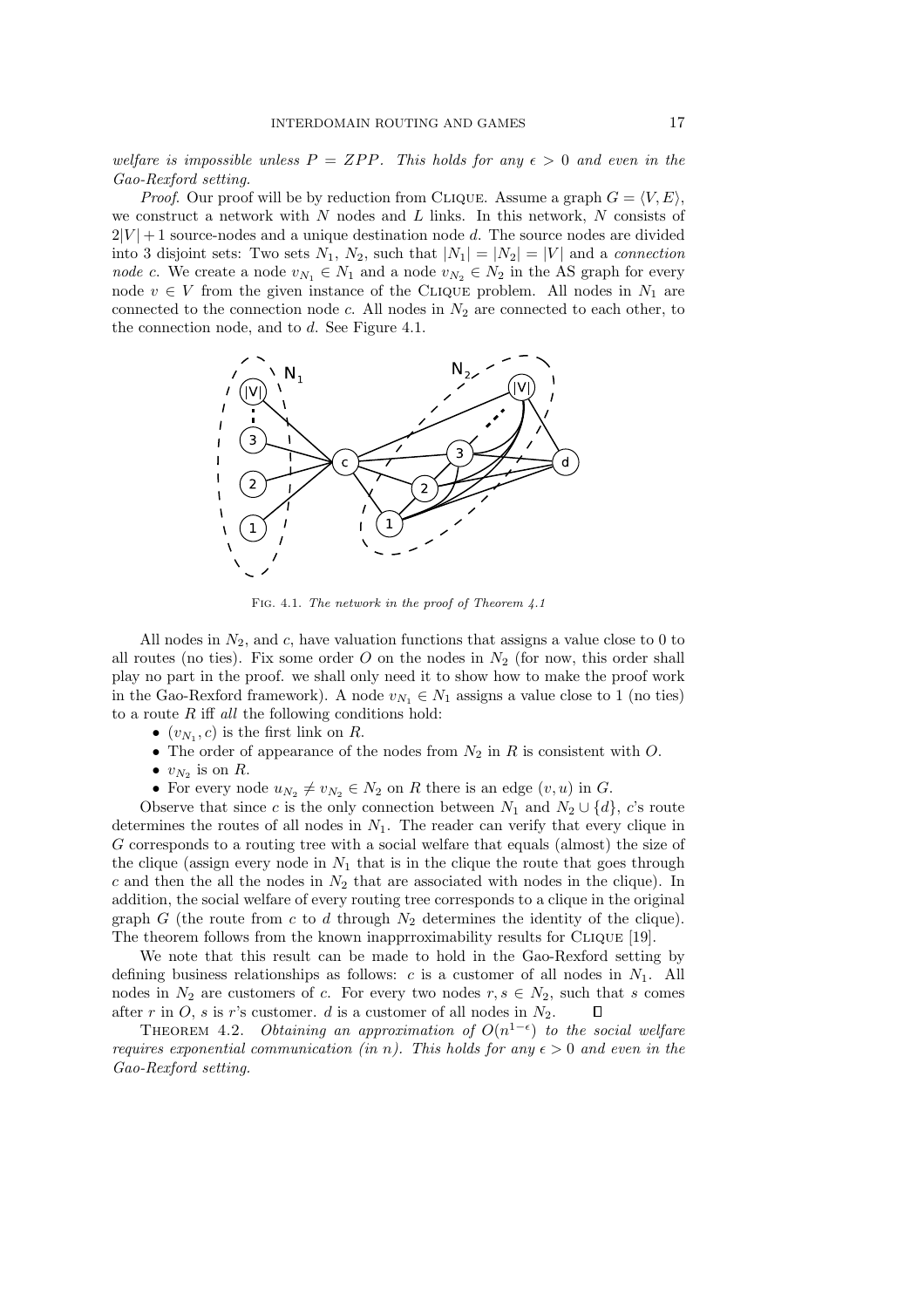Proof. The proof is similar to the proof of Theorem 2.1, and is by reduction from SET DISJOINTENESS. There are n parties, and each party i holds a subset  $A_i$  of 1, ...,  $K$ . The goal is to distinguish between the two following extreme subcases:

- $\bullet\ \bigcap_i A_i\neq\emptyset$
- For every  $i \neq j$   $A_i \cap A_j = \emptyset$

It is known that in order to distinguish between these two subcases the parties must exchange  $\Omega(K)$  bits. We set  $K = 2^{\frac{n}{2}}$ .

Now, consider a network with  $2n + 1$  source nodes and a unique destination node d. The set of nodes N consists of 3 disjoint subsets: n sending nodes, a connecting node c, and n transit nodes. Each party  $i \in [n]$  in the SET DISJOINTENESS problem is associated with a sending node  $s_i$ .

The transit nodes are divided into  $\frac{n}{2}$  pairs  $T_1, ..., T_{\frac{n}{2}}$ . All sending nodes are connected to the connecting node, which, in turn, is connected to both nodes in  $T_1$ . For every  $r = 1, ..., \frac{n}{2} - 1$ , each node in  $T_r$  is connected to both nodes in  $T_{r+1}$ . Both nodes in  $T_{\frac{n}{2}}$  are connected directly to d. See a description of the network in Figure 4.2.



Fig. 4.2. The network in the proof of Theorem 4.2

All transit nodes and the connecting node have a value close to 0 (no ties) for all routes. There are  $2^{\frac{n}{2}}$  possible routes from c to d that go through the transit nodes (see proof of Theorem 2.1). Fix an arbitrary order on these routes  $R_1, ..., R_{2^{\frac{n}{2}}}$ . The valuation function of each  $s_i$  assigns a value close to 1 (no ties) to a route  $(s_i, c)R_a$ iff  $a \in A_i$ . It assigns a value close to 0 to all other routes (no ties). The reader can verify that there is a route assignment with a social welfare-value close to n if there is some  $a \in \bigcap_i A_i \neq \emptyset$  (assign every node i the route  $(s_i, c)R_a$ ). If, on the other hand, for every  $i \neq j$   $A_i \cap A_j = \emptyset$ , then any route assignment cannot have a social-welfare value better than  $1 + \epsilon$  (this is because c's route determines the routes of the sending nodes through the transit nodes).

Hence, we have a network with  $O(n)$  nodes, in which determining whether the social-welfare is  $n$  or 1 is equivalent to solving the SET DISJOINTENESS problem with *n* players (each player *i* simulates node  $s_i$ ), each holding a subset of 1, ...,  $2^{\frac{n}{2}}$ . It therefore requires at least  $\Omega(2^{\frac{n}{2}})$  bits of communication. This concludes the proof of the theorem.

This result too can be made to hold for the Gao-Rexford setting if we define business relationships as follows: For every  $i = 2, \ldots, \frac{n}{2}$ , the nodes in  $T_i$  are customers of the nodes in  $T_{i-1}$ . *d* is a customer of the nodes in  $T_{\frac{n}{2}}$ , the nodes in  $T_1$  are customers of c, and c is a customer of all nodes in  $N_1$ . □

REMARK 4.3. As in the case of Theorem 2.1, the proof of Theorem 4.2 can easily be modified to show that even if we assume that nodes are only interested in routes of length at most x, there exists a network setting in which obtaining an approximation of  $O(x^{1-\epsilon})$  requires communicating  $O(2^x)$  bits.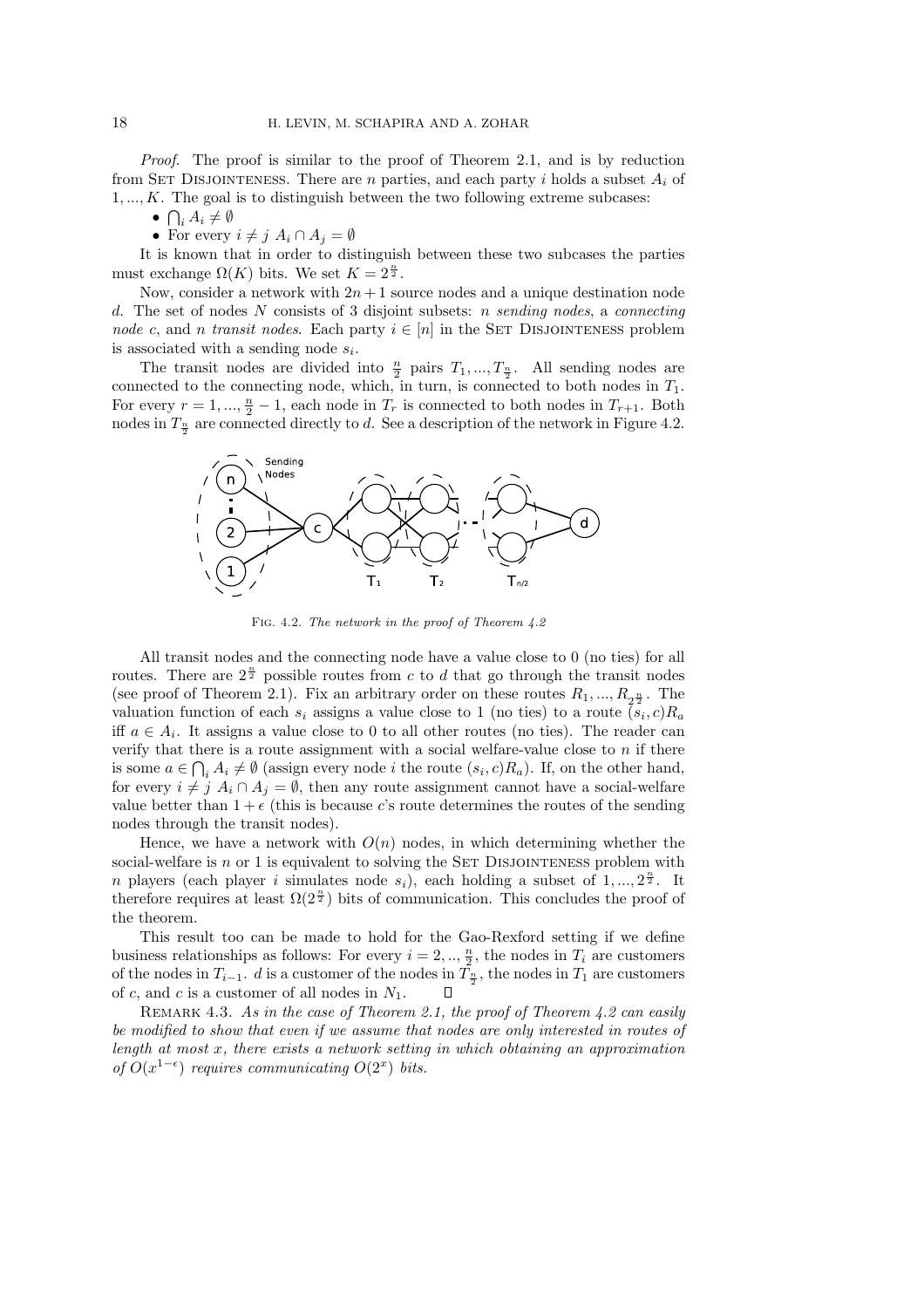A trivial upper bound of  $n$  can be achieved by finding the node with the highest value for some route, assigning that route to that node (thus getting an  $n$ approximation)<sup>12</sup>, and then assigning routes to all other nodes in a way that forms a tree rooted in d.

## 5. Open Questions.

(i) No Dispute Wheel is sufficient, but not necessary, for guaranteeing BGP convergence. Recall, that when we say BGP convergence we are referring to BGP convergence for all possible timings of update messages, a property known as "BGP safety" in networking literature [16]. Very recently (subsequently to our work), Sami et al. [26] presented a more general sufficient condition for BGP convergence than No Dispute Wheel called, "Iterated Dominance Tree". Sami et al. [25] have also shown that the existence of two or more stable solutions always implies that BGP safety does not hold, thus providing the first non-trivial necessary condition for BGP convergence (uniqueness of the stable solution). However, there is still a big gap between the known sufficient conditions, and this new necessary condition. An important open question if to find non-trivial characterizations (sufficient and necessary conditions) of networks for which BGP safety is guaranteed.

(ii) What more general conditions than No Dispute Wheel and Route Verification guarantee incentive-compatible convergence of best-reply dynamics in our interdomain routing model? One can try to identify such more general conditions by relaxing the No Dispute Wheel assumption, and/or the Route Verification requirement. Indeed, Sami et al. [26] have been able to strengthen our results, by showing that similar results hold for a condition broader than No Dispute Wheel (called Iterated Dominance Tree), and a security requirement weaker than Route Verification (called Topology Validation). However, we still do not have a good understanding of which conditions imply incentive-compatibility.

No Dispute Wheel does not only guarantee BGP convergence, but even robust BGP convergence. That is, not only is BGP guaranteed to converge, but it will converge even if nodes and links are arbitrarily removed from the network (because for every subgraph of the AS graph No Dispute Wheel holds). This is very important from a practical perspective as it implies that BGP convergence is achieved even in the presence of link and node failures. We present the following conjecture:

Conjecture: Robust BGP convergence always implies incentive-compatibility of BGP with Route Verification.

That is, whenever the network and routing policies are such that robust BGP convergence is guaranteed, BGP with Route Verification is incentive-compatible.

(iii) Other Models. The questions we consider in this paper, and our formal framework, can be applied to variations of our model. For instance, subsequently to our work Goldberg et al. [13] have presented several impossibility results for the case that utility functions in our model are also influenced by incoming traffic (i.e, nodes do not only care about the routes they get, but also about which nodes are routing through them). Similarly, Kintali [31] extended our game-theoretic model to the case of Fractional BGP [20]. It will be interesting to study incentive-compatibility

 $12$ <sup>this</sup> bound naturally assumes a representation in which finding such a maximal value route is easy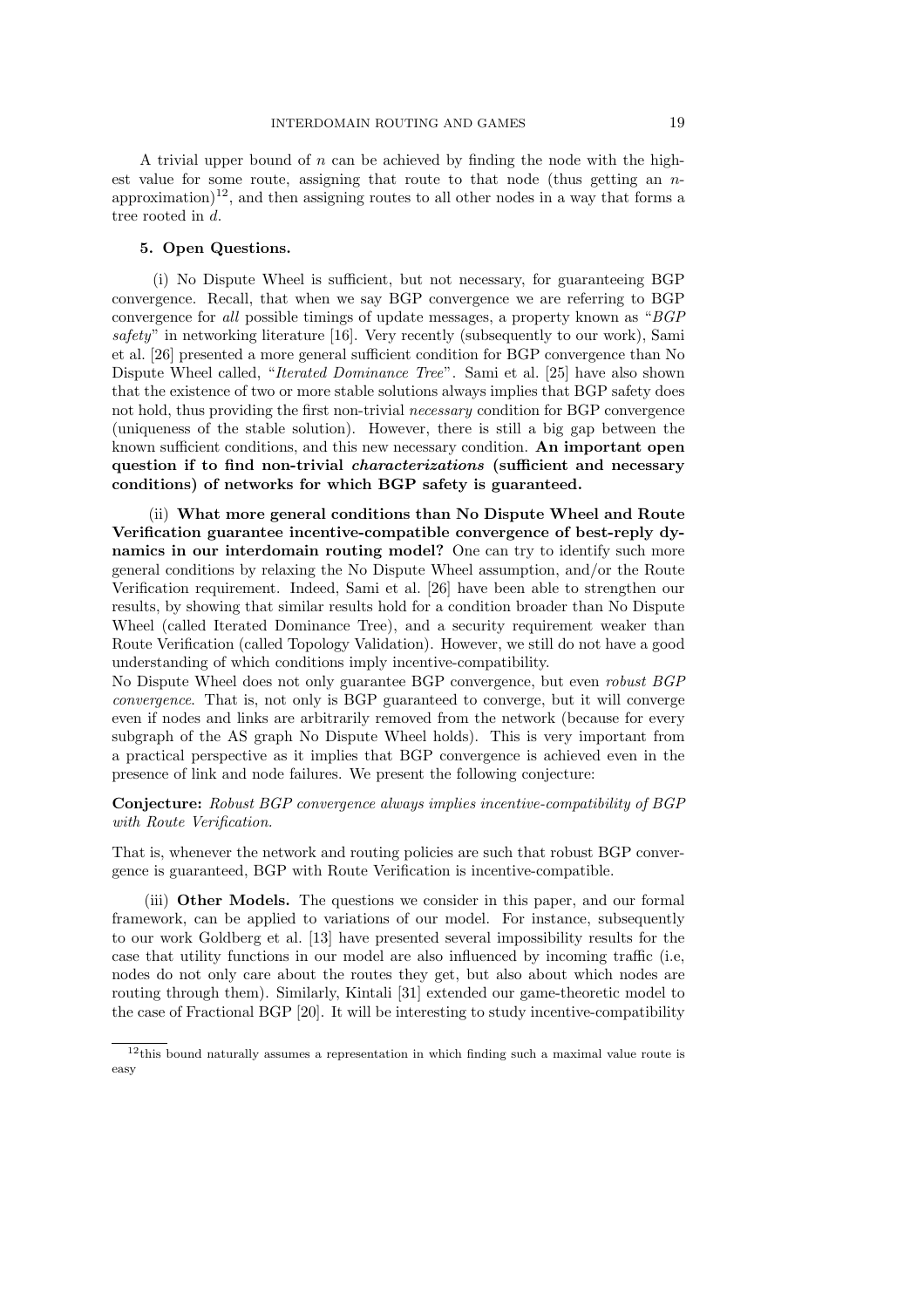of best-reply dynamics in various other interdomain routing settings.

(iv) Identify realistic interdomain routing settings in which good approximations to the social-welfare are possible. It has been shown [8] that No Dispute Wheel and Policy Consistency imply that BGP always converges to the socially-optimal routing tree. It was also shown [8] that relaxations of Policy Consistency lead to arbitrarily bad solutions, even in very small and realistic networks. We are interested in identifying settings in which BGP is guaranteed to reach solutions that have a good social-welfare value. In our game-theoretic model, this question translates to a price of anarchy [23] problem: We wish to identify restrictions on the topology of the network, and the routing policies of nodes, for which the worst-case ratio (with respect to social welfare) between pure Nash equilibria in the One-Round Game (stable solutions), and the optimal solution, is small.

There is also the computational question: Our results in this paper show that even in the Gao-Rexford setting one cannot find a good approximation to the optimal social welfare (via any algorithm) in polynomial time. In which settings is it possible to obtain a good approximation in polynomial time (via BGP, or another protocol)? Furthermore, will it be possible to achieve some approximation via a non-centralized computation through a network protocol?

Acknowledgements. We thank Sharon Goldberg and Noam Nisan for significant contributions to this paper. We thank Shahar Dobzinski, Joan Feigenbaum, Felix Fischer, Aaron Jaggard, Ehud Kalai, Ahuva Mu'alem, Motty Perry, Vijay Ramachandran, Jeff Rosenschein, Rahul Sami, and Scott Shenker for helpful discussions. We also thank the anonymous reviewers for valuable comments.

#### REFERENCES

- [1] Kevin Butler, Toni Farley, Patrick Mcdaniel, and Jennifer Rexford. A survey of BGP security issues and solutions. Technical Report TD-5UGJ33, AT&T Labs, 2004.
- [2] Vincent Conitzer and Tuomas Sandholm. Communication complexity as a lower bound for learning in games. In In International Conference on Machine Learning (ICML), pages 185–192, 2004.
- [3] Ronny R. Dakdouk, Semih Salihoglu, Hao Wang, Haiyong Xie, and Yang Richard Yang. Interdomain routing as social choice. In Proceedings the of Second International Workshop on Incentive-Based Computing, Lisboa, Portugal, 2006.
- [4] Alex Fabrikant and Christos Papadimitriou. The complexity of game dynamics: BGP oscillations, sink equilibria, and beyond. In Proceedings of ACM-SIAM Symposium on Discrete Algorithms, 2008.
- [5] Nick Feamster, Ramesh Johari, and Hari Balakrishnan. Implications of autonomy for the expressiveness of policy routing. SIGCOMM Computer Communication Review, 35(4):25– 36, 2005.
- [6] Joan Feigenbaum, David R. Karger, Vahab S. Mirrokni, and Rahul Sami. Subjective-cost policy routing. Theoretical Computer Science, 378(2):175–189, 2007.
- [7] Joan Feigenbaum, Christos H. Papadimitriou, Rahul Sami, and Scott Shenker. A BGP-based mechanism for lowest-cost routing. Distributed Computing, 18(1):61–72, 2005.
- [8] Joan Feigenbaum, Vijay Ramachandran, and Michael Schapira. Incentive-compatible interdomain routing. In Proceedings of the 7th ACM conference on Electronic commerce, pages 130–139, 2006.
- [9] Joan Feigenbaum, Rahul Sami, and Scott Shenker. Mechanism design for policy routing. Distributed Computing, 18(4):293–305, 2006.
- [10] Joan Feigenbaum, Michael Schapira, and Scott Shenker. Algorithmic Game Theory, chapter 14, pages 363–383. Cambridge University Press, 2007.
- [11] Lixin Gao, Timothy G. Griffin, and Jennifer Rexford. Inherently safe backup routing with